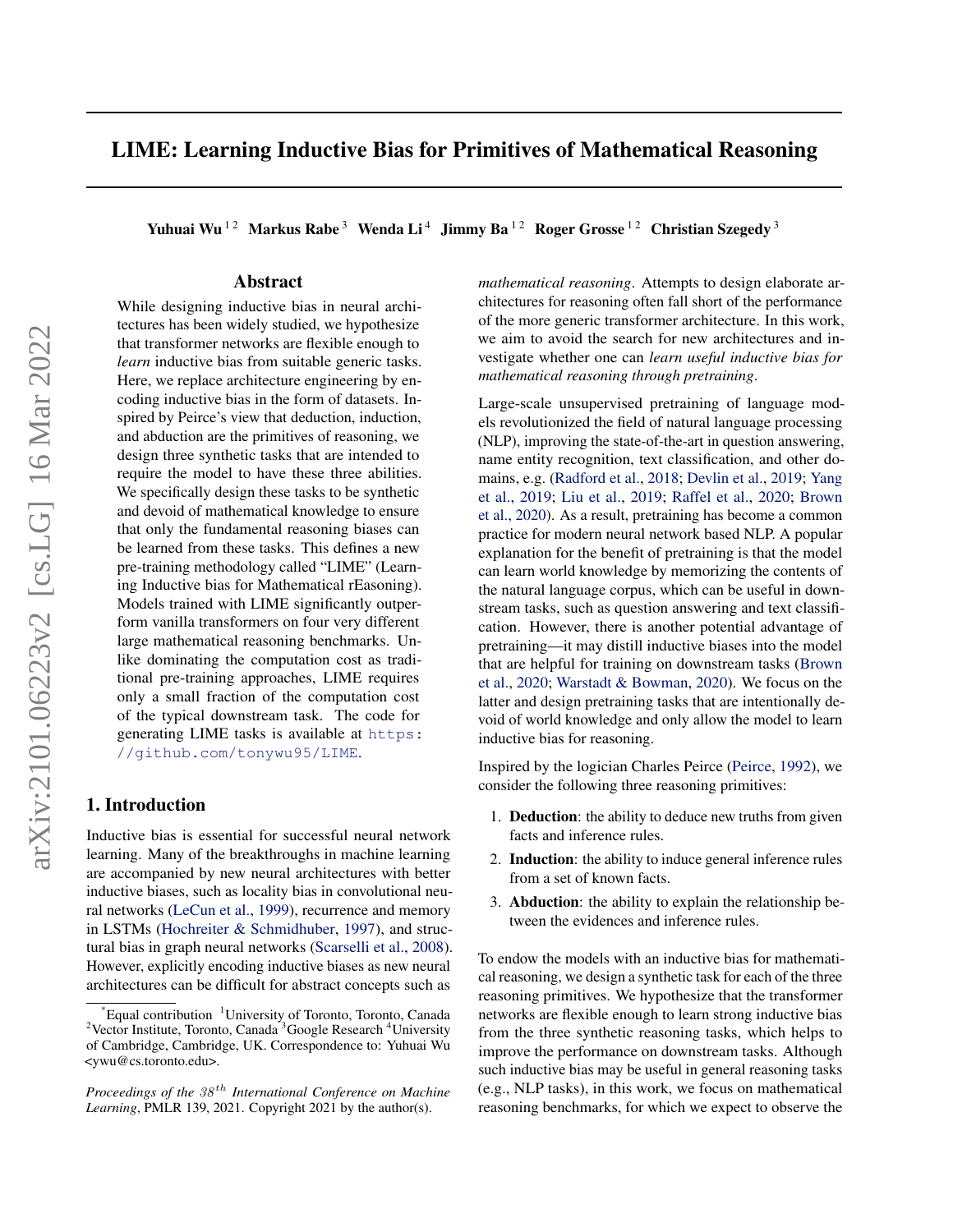largest gains. We call training on these tasks LIME – an acronym for "Learning Inductive Bias for Mathematical rEasoning". Note that there is only a limited amount of pretraining data available for formal mathematical benchmarks, therefore the study of generic pre-training techniques is particularly important for the success of machine learning in mathematical reasoning.

We demonstrate that LIME pretrained models provide significant gains across four large mathematical reasoning benchmarks: IsarStep [\(Li et al.,](#page-9-0) [2021\)](#page-9-0), HOList Skip-tree [\(Rabe](#page-10-0) [et al.,](#page-10-0) [2021\)](#page-10-0), MetaMathStep [\(Polu & Sutskever,](#page-10-0) [2020\)](#page-10-0), and LeanStep [\(de Moura et al.,](#page-8-0) [2015\)](#page-8-0). Notably, LIME improved the top-1 accuracy from 20.4% to 26.9% IsarStep, and from 15.5% to 29.8% on LeanStep. Compared to traditional pretraining tasks, LIME has two major differences. First, LIME requires only a fraction of the computational cost of downstream tasks. With only about two hours of training on a single modern GPU, one already obtains all the benefits, in contrast to days of training on a large natural language corpus with hundreds of GPUs/TPUs. Secondly, LIME does not load the input embeddings or the weights in the output layer for finetuning on downstream tasks. This allows one to use the same pretrained model for a variety of downstream tasks, which can have vastly different vocabularies due to language or tokenization differences.

Our method can also be regarded as a form of curriculum learning, in which the model is taught basic, extremely generic but general skills before being trained on the specific problem domain.

To summarize, the contributions of the paper are:

- 1. Providing the first method to design inductive biases in the form of datasets for mathematical reasoning.
- 2. Demonstrating significant improvements in the reasoning performance of transformer models on three large mathematical reasoning benchmarks with negligible extra computation cost.
- 3. By showing how pretraining brings benefits other than learning content knowledge, disentangling the study of its working mechanism.

## 2. Related Work

Learning Models Applied to Mathematics There has been increasing interest in applying deep learning methods to Interactive Theorem Provers (ITP) [\(Bansal et al.;](#page-8-0) [2019;](#page-8-0) [Gauthier et al.,](#page-8-0) [2020;](#page-8-0) [Huang et al.,](#page-9-0) [2019;](#page-9-0) [Yang & Deng,](#page-11-0) [2019;](#page-11-0) [Wu et al.,](#page-10-0) [2021;](#page-10-0) [Li et al.,](#page-9-0) [2021;](#page-9-0) [Polu & Sutskever,](#page-10-0) [2020\)](#page-10-0). The work that is most related to ours is GPT- $f$  [\(Polu](#page-10-0) [& Sutskever,](#page-10-0) [2020\)](#page-10-0). The authors performed pretraining on several natural language corpora and showed significant improvements for an ITP system – MetaMath. Different

from ours, they used GPT-style large-scale language modeling pretraining, which dominates the computation cost compared to the downstream task. We, on the other hand, propose pretraining on a few lightweight synthetic tasks costing only a minor fraction of the computation spent on the downstream task.

[Lample & Charton](#page-9-0) [\(2020\)](#page-9-0) have demonstrated that transformer models can be used for symbolic mathematics by successfully predicting the integrals of formulas from a randomly generated dataset. Similar observations are made for logical problems relevant to verification: that transformer networks can learn the semantics of logics [\(Hahn et al.,](#page-8-0) [2020\)](#page-8-0). [Rabe et al.](#page-10-0) [\(2021\)](#page-10-0) have shown that mathematical reasoning can emerge from self-supervised training alone. [Li et al.](#page-9-0) [\(2021\)](#page-9-0) show that language models can learn to synthesize missing high-level intermediate propositions given a local context. [Piotrowski & Urban](#page-10-0) [\(2020\)](#page-10-0) used RNNs in automated theorem provers for first-order logic. [Wang et al.](#page-10-0) [\(2020\)](#page-10-0) explored the use of machine translation to translate between synthetically generated natural language descriptions of proofs and formally represented proofs. [Urban &](#page-10-0) Jakubův [\(2020\)](#page-10-0) present initial experiments on generating mathematical conjectures with a Transformer model.

[Saxton et al.](#page-10-0) [\(2019\)](#page-10-0) suggest a dataset for the analysis of mathematical reasoning skills. In contrast to the datasets considered here, their dataset is synthetic, focuses on calculation with concrete numbers, and only contains relatively few symbolic tasks.

Language Model Pretraining The advent of the transformer architecture [\(Vaswani et al.,](#page-10-0) [2017\)](#page-10-0) and the BERT style pretraining [\(Devlin et al.,](#page-8-0) [2019\)](#page-8-0) represented a huge improvement in the quality of language modeling. Since then, an explosion of research activity in the area pushed the quality of language models through better pretraining tasks. Where BERT [\(Devlin et al.,](#page-8-0) [2019\)](#page-8-0) masks out a fraction of the input tokens, later works demonstrated the advantages of masking out subsequences [\(Song et al.,](#page-10-0) [2019;](#page-10-0) [Dong et al.,](#page-8-0) [2019;](#page-8-0) [Joshi et al.,](#page-9-0) [2020;](#page-9-0) [Raffel et al.,](#page-10-0) [2020;](#page-10-0) [Conneau &](#page-8-0) [Lample,](#page-8-0) [2019\)](#page-8-0) and whole sentences [\(Zhang et al.,](#page-11-0) [2020\)](#page-11-0).

Besides the choice of pretraining tasks, the scale of language models is also an important factor. Language models improve in quality and develop new abilities as they grow larger while trained on the same data [\(Radford et al.,](#page-10-0) [2018;](#page-10-0) [Raffel et al.,](#page-10-0) [2020;](#page-10-0) [Brown et al.,](#page-8-0) [2020\)](#page-8-0).

Inductive Biases in General There have been works studying learning inductive biases in other contexts. In particular, [McCoy et al.](#page-9-0) [\(2020\)](#page-9-0) studied whether one can learn linguistic inductive biases on synthetic datasets via meta-learning. [Papadimitriou & Jurafsky](#page-9-0) [\(2020\)](#page-9-0) shows inductive biases learned in music data can be useful for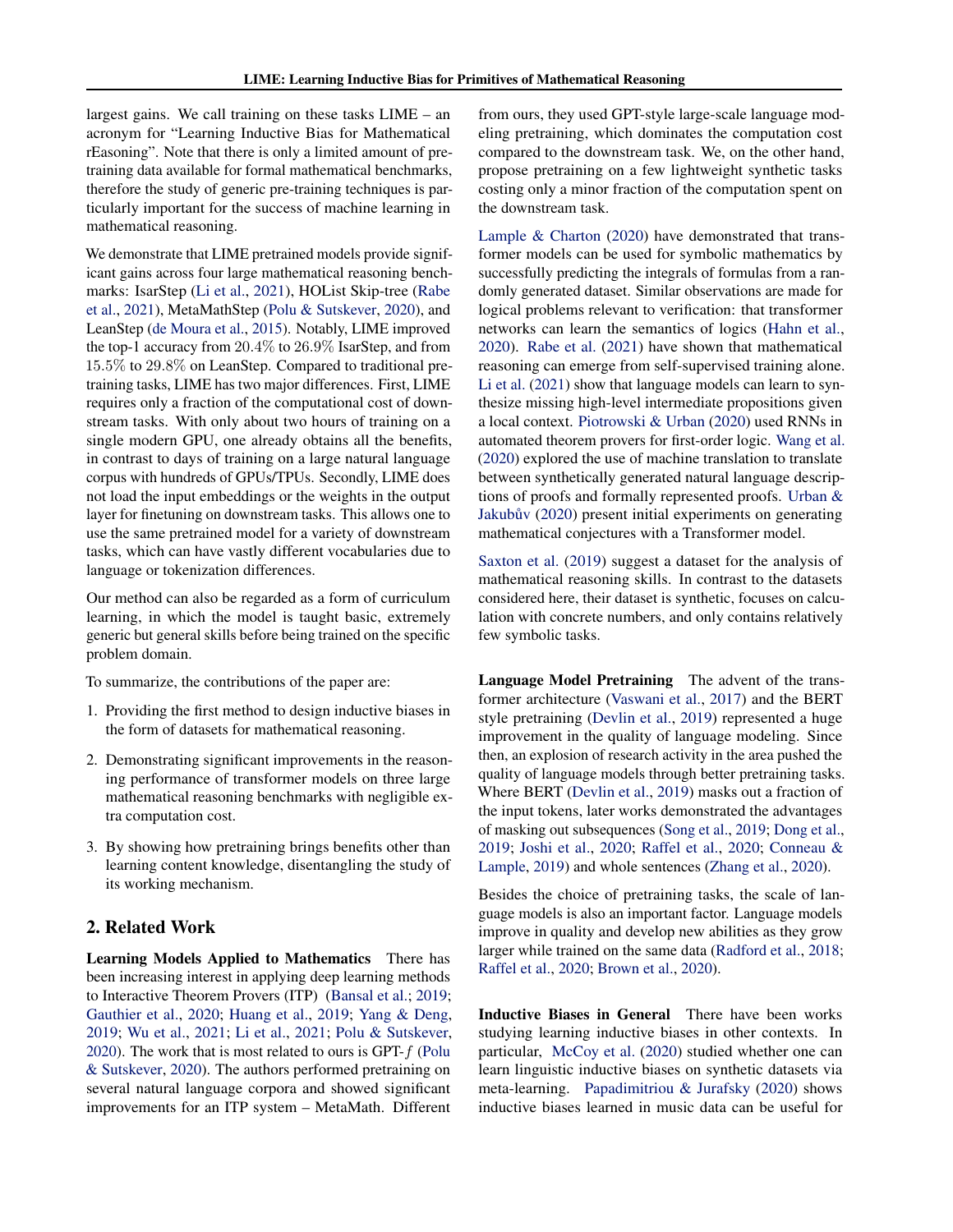natural language. They further designed several synthetic tasks and showed similar kind of improvements for natural language tasks. From a more theoretical point of view, [Xu](#page-10-0) [et al.](#page-10-0) [\(2020\)](#page-10-0) formalize an aspect of inductive (architectural) bias under the context of GNNs, with a notation called *architectural alignment*. The architecture is aligned when the architecture can perfectly simulates the ground truth solution. But their work is limited to showing alignment in combinatorial problems, whose ground truth solutions are known. In contrast, our work tries to learn architectural bias by relying on the flexible Transformer architecture and training on synthetic datasets.

Inductive Biases for Mathematics Previous work studying inductive biases for logical reasoning has focused on encoding bias in the neural architecture. Initial works focused on encoding the tree structure of expressions using TreeRNNs [\(Evans et al.,](#page-8-0) [2018\)](#page-8-0). Graph neural networks are shown to provide a much stronger performance than tree models in premise selection [\(Wang et al.,](#page-10-0) [2017\)](#page-10-0) and theorem proving [\(Paliwal et al.,](#page-9-0) [2020\)](#page-9-0). GNNs also scale to larger formulas in SAT [\(Selsam et al.,](#page-10-0) [2019;](#page-10-0) [Selsam &](#page-10-0) [Bjørner,](#page-10-0) [2019;](#page-10-0) [Han,](#page-8-0) [2020\)](#page-8-0), QBF [\(Lederman et al.,](#page-9-0) [2020\)](#page-9-0), and #SAT [\(Vaezipoor et al.,](#page-10-0) [2021\)](#page-10-0). [Crouse et al.](#page-8-0) [\(2019\)](#page-8-0) have shown that pooling mechanisms can have an impact on the performance of GNNs on logical formulas as well. Closely related, [Hellendoorn et al.](#page-9-0) [\(2020\)](#page-9-0) have shown that it can be helpful to hard-code the tree structure of programs in the attention mask of transformers. [Schlag et al.](#page-10-0) [\(2019\)](#page-10-0) developed an architecture for encoding relational information using tensor product representation for mathematical reasoning.

### 3. Methods

In this section, we first discuss the primitives of reasoning, inspired by Peirce's views, and design one synthetic task for each reasoning primitive.

#### 3.1. Reasoning Primitives

In Peirce's view, there are exactly three kinds of reasoning: deduction, abduction, and induction. Deduction is known as the workhorse for mathematics. It is the process of deriving new facts by applying logical inference rules to known facts or premises. On the other hand, abduction and induction can be thought of as the inverses of deduction. If we call the premise used in deduction as *Case*, its logical rule as *Rule*, and its conclusion as *Result*, then abduction is equivalently the inference of a Case from a Rule and a Result, while induction may be said to be the inference of a Rule from a Case and a Result. We summarize the three reasoning primitives in the following table:

| <b>Reasoning Primitives</b>   Inference Map |                                 |  |
|---------------------------------------------|---------------------------------|--|
| Deduction                                   | Rule, Case $\rightarrow$ Result |  |
| Abduction                                   | Rule, Result $\rightarrow$ Case |  |
| Induction                                   | Case, Result $\rightarrow$ Rule |  |

To give an example, we let Rule be "All the beans in this bag are white", Case be "These beans are from this bag", and Result be "These beans are white". Deduction is to derive the fact that these beans are white  $(Re)$  from knowing all the beans from this bag are white  $(R)$  and these beans are from this bag  $(C)$ . Abduction explains why the beans are white  $(Re)$  from knowing that all the beans in the bag are white  $(R)$  – because these beans must be from the bag (C). Lastly, induction aims to provide a general principle to observing the fact that the beans are white (Re) and they come from this bag  $(C)$ , which is that all the beans in the bag must be white (R). We refer to [Peirce](#page-9-0) [\(1992\)](#page-9-0) and [Bellucci](#page-8-0) [& Pietarinen](#page-8-0) [\(2015\)](#page-8-0) for more elaborate discussions on the primitives of reasoning.

Mathematical reasoning exhibits nontrivial uses of these reasoning primitives. Deduction happens when one needs to derive new valid statements from the given premise (Case) and theorems in the library (Rule). Abduction is used to postulate conjectures from the known facts and theorems, allowing one to decompose the challenging theorem into subgoals for proof. Induction, the ability to extract general principles from known facts and theorems is also one of the major activities of mathematical reasoning. It is used when one derives theorems from special cases and proposes new definitions and general frameworks to encapsulate existing knowledge.

#### 3.2. LIME Synthetic Tasks For Reasoning Primitives

We design three synthetic tasks inspired by the three reasoning primitives. As discussed in the previous section, all of the reasoning primitives consist of three essential elements: Rule, Case, and Result. Inspired by this, we first design a method to generate those elements. Once they are generated, we can construct tasks that predict one element from the other two. In the following, we describe one simple way to generate those three elements, though we acknowledge that there are many other possible approaches.

We require two types of symbols: 1. *math symbols*, 2. *rule symbols*. In general, these symbols can take any forms (e.g., integer representations). But for the ease of discussion, we will think of math symbols as the union of those operators used in mathematics (e.g., "+  $- * = () \&$ ") and lower case letters (e.g.,  $a, b, c \ldots$ ), and rule symbols as upper case letters (e.g.,  $A, B, C \ldots$ ). We now construct Rule, Case, and Result in order:

1. Rule is a randomly sampled string that consists of i)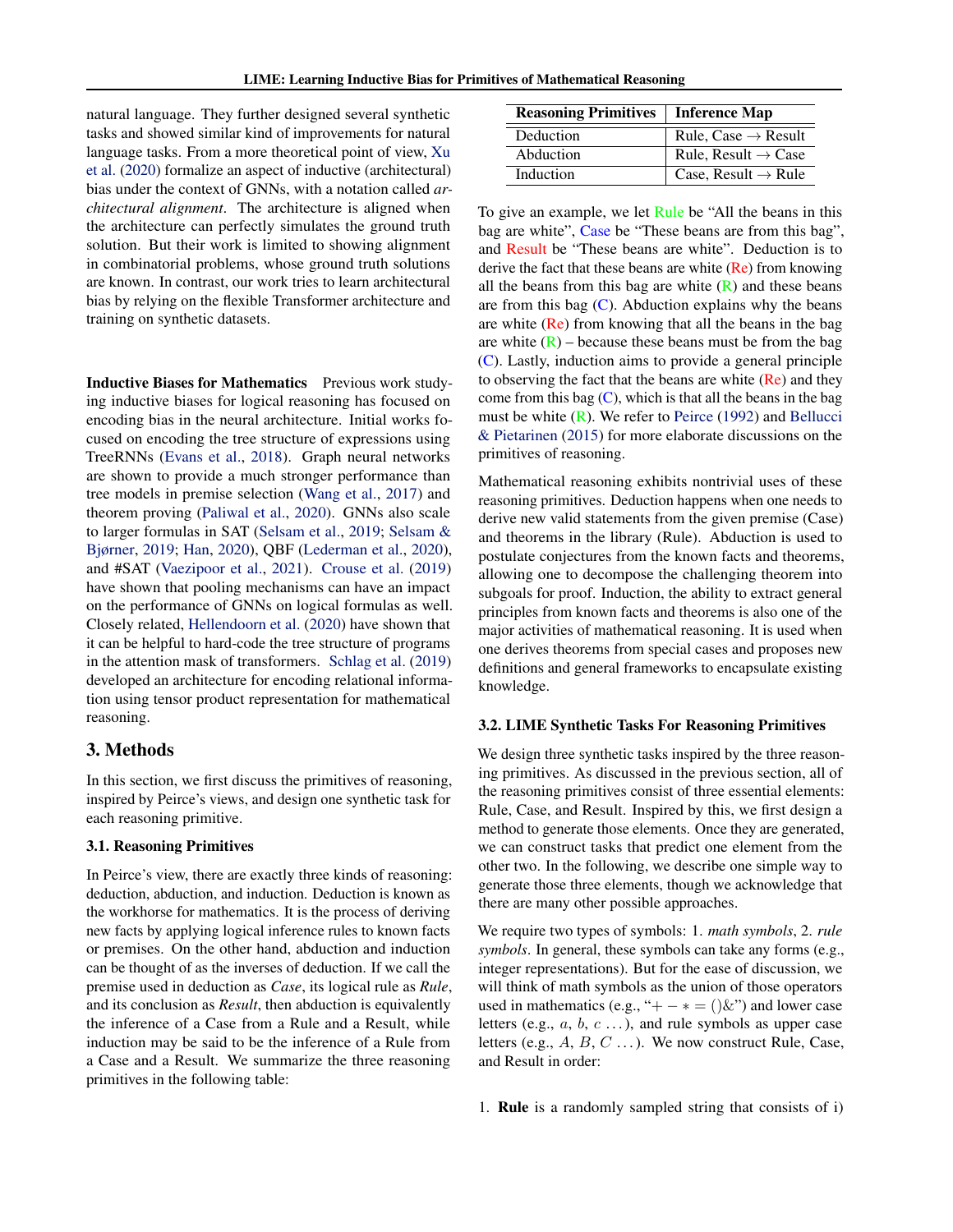rule symbols and ii) math symbols. The length of the string is randomly sampled from a range. For instance, a randomly sampled rule can be:  $A * A + B = C$  with rule symbols  $A$ ,  $B$ , and  $C$ .

- 2. Case is a dictionary that represents substitutions. For each rule symbol used in the Rule string, we sample a random string of random length that consists of math symbols. This forms a dictionary, whose keys are all rule symbols, and the values are the corresponding sampled string. To illustrate, following the previous example, for each  $A$ ,  $B$  and  $C$ , we sample a random string to form a dictionary as:  $\{A : a, B : b, C : d + e\}.$
- 3. Result is the outcome of the substitution. For each rule symbol in the Rule string, we replace it with the corresponding value stored in the Case dictionary. This gives rise to the Result string. As per the previous example, we now substitute  $A$  with  $a, B$  with  $b$ , and  $C$  with  $d + e$  into the Rule string, generating the Result string:  $a * a + b = d + e.$

After Rule, Case, and Result are generated, we can construct three tasks for deduction, abduction, and induction respectively. We define the three synthetic tasks as follows:

• Deduct: Source: Rule string and Case dictionary.

Target: Result string.

• Abduct: **Source:** Rule string and Result string.

Target: Case dictionary.

• Induct: Source: Case dictionary and Result string.

### Target: Rule string.

We also consider a task called  $Mix$ , which is a uniform mix of three tasks. Namely, during generation, we randomly select a task and sample an example from that task. To formulate them as sequence to sequence tasks, we represent the Case dictionary also as a string, e.g., " ${A : a, B :}$ b,  $C : d + e$ <sup>2</sup>. An example of Abduct using the examples of Rule, Case, and Result above is to predict the target  ${A : a, B : b, C : d + e}$  from the source  $A * A + B = C$  $\langle s \rangle a * a + b = d + e.$ 

Pre-training on our synthetic tasks can be seen as a form of skip-component learning. There are three essential components: Rule, Case and Result, and we skip one of them and use the remaining two elements to reconstruct the missing one. Past work has shown that learning to predict missing words [\(Devlin et al.,](#page-8-0) [2019\)](#page-8-0), subsequences [\(Song et al.,](#page-10-0) [2019;](#page-10-0) [Raffel et al.,](#page-10-0) [2020\)](#page-10-0), or subtrees [\(Rabe et al.,](#page-10-0) [2021\)](#page-10-0) are strong pre-training tasks.

#### 3.3. Symbol-Agnostic Representation

In order to solve the synthetic tasks, the model needs to distinguish which set of symbols can be substituted (rule symbols). As a result, the model may memorize information about the symbols that is irrelevant to the inductive biases encoded in the task. To prevent such memorization, we propose a way to make the synthetic tasks agnostic to the choice of symbols.

We first note that the choice of symbols is irrelevant to our synthetic tasks. To avoid symbol-specific memorization, for each training and evaluation example, we randomly sample two sets of symbols to be used in Rules and in the rest of the example. But for the Abduct task, the model needs to know which symbols are replaced by the Rule part of the example and which symbols are in the Result language. We simply list the split of the symbols used in the example at the beginning of the input string, marked by two special symbols, <Rule> and <Math>. They are followed by the original source string. The target string remains unchanged. For example, the previous example in the Abduct task becomes,

Source: <Rule> A B C <Math>  $* + = a b d e$  <s>  $A * A + B = C \leq a * a + b = d + e$ 

Target:  $\{A : a, B : b, C : d + e\}$ 

In our implementation, we use integers to represent symbols. Specifically, for each example, we sample two disjoint sets of integers from the set  $\{1, \ldots, S\}$  to represent the math symbols and the rule symbols, where  $S$  is the size of the vocabulary. In our experiments, we sample 44 math symbols and 24 rule symbols for each problem. The complete pseudo-code of generating the symbols, Rule, Case, and Result for one task example is provided in Appendix Algorithm [1.](#page-12-0)

### 4. Experiments

In this section, we present results on four large mathematical reasoning tasks that are especially useful in the context of automated theorem proving. Our results show significant gains in learning inductive biases from synthetic tasks. We have selected four tasks to cover various different styles of interactive theorem provers: The HOL-Light (skip-tree) corpus was created from very high-level tactic-based proofs, but it is less interpretable than IsarStep's declarative style corpus. We also evaluate on model's ability to conjecture unseen lemma strings with Lean theorem prover, which is host to some of the most sophisticated formalized mathematics. Lastly, we evaluate the next proof-step prediction task on the set.mm library of MetaMath, which consists of very granular, basic proof steps. Namely, the proof steps are more predicable and average proof lengths have significantly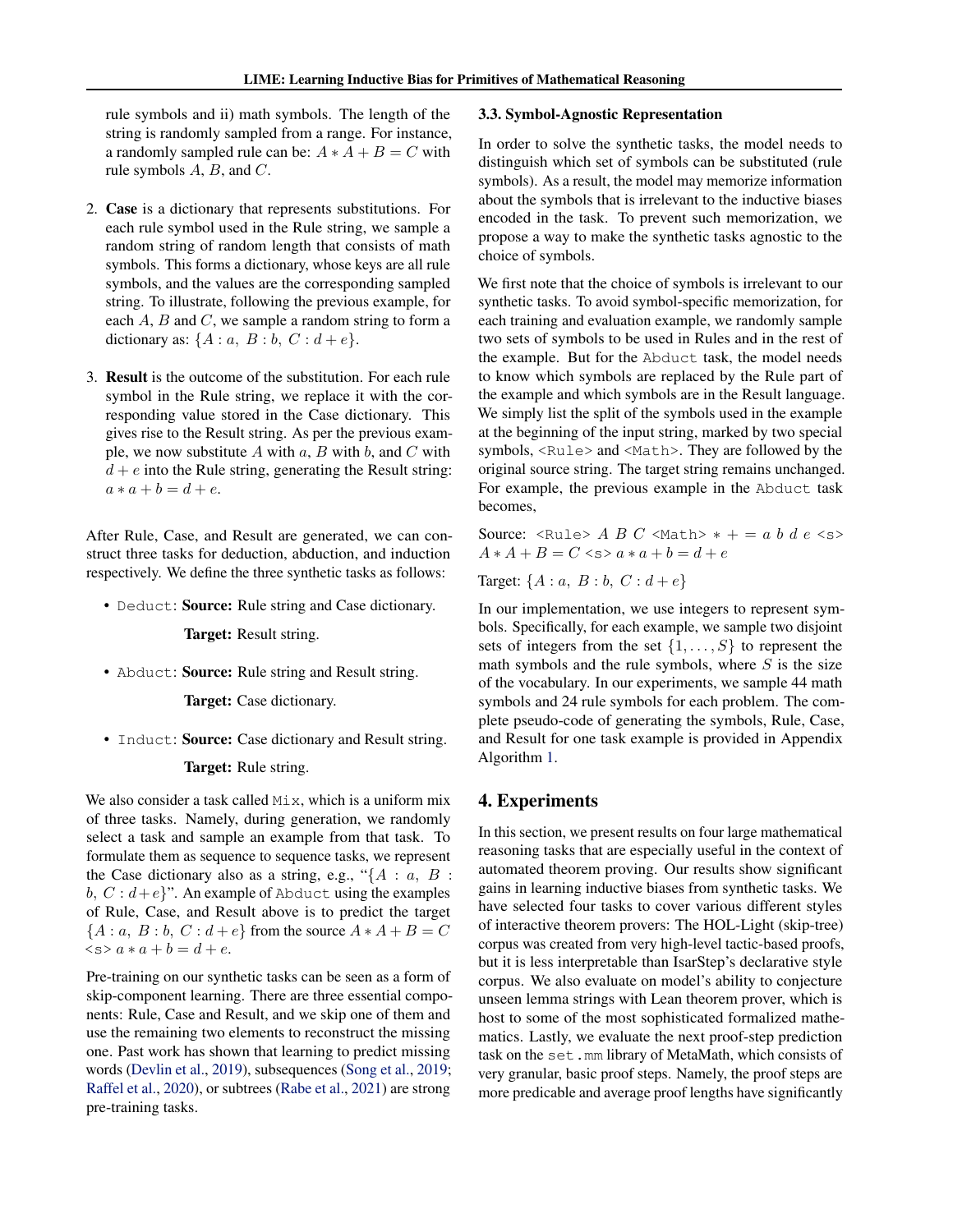<span id="page-4-0"></span>increased.

#### 4.1. Experiment Details

LIME Pretraining We generate datasets of our synthetic tasks for pretraining: Deduct, Abduct, Induct, Mix. For pretraining of IsarStep, we used a vocabulary size  $S$  of 1000. For the other two downstream tasks, we used a vocabulary size of 100. The reason we used different vocabulary sizes was that we found (cf. appendix) the discrepancy in vocabulary size affects the performance of a downstream task if it has a very large vocabulary size (IsarStep has 28K). We use 44 math symbols and 24 rule symbols. The length of the Rule string is sampled from 5 to 20, the length of the string for each substitution (the values of Case dictionary) is sampled from 2 to 8. We used word-level tokenization for all the tasks. We pretrained the model for 20K updates. For tasks with larger vocabulary size (i.e., 1000), we found the learning became more difficult. Hence we used a curriculum learning scheme: we first trained the model for 10K steps on the same task with a vocabulary size of 100, then continue training for another 10K step on vocabulary size of 1000. The pretraining was done on a single Nvidia Tesla T4 GPU with 4 CPU cores for 2 hours. We set the maximum number of tokens in a batch to 4096, and accumulate four batches of gradients for one parameter update. We used the Adam optimizer [\(Kingma & Ba,](#page-9-0) [2015\)](#page-9-0) with learning rate  $3 \cdot 10^{-4}$ . We used a dropout rate of 0.1 and label smoothing [\(Szegedy](#page-10-0) [et al.,](#page-10-0) [2016\)](#page-10-0) with a coefficient 0.1.

Fine-tuning For all the downstream tasks in this section, when loading the pretrained models for fine-tuning, we do not load in the vocabulary embeddings nor the output layer weights. For the downstream task IsarStep and MetaMath-Step, we used four Nvidia Tesla T4 GPU with 16 CPU cores for training. We set the maximum number of tokens in a batch to 4096, and accumulated four batches of gradients for one parameter update. We trained the model for 200K updates. We used the Adam optimizer, and we searched over the learning rates  $\{3 \cdot 10^{-4}, 7 \cdot 10^{-4}\}$ , and warmup steps {4000, 8000}. We used a dropout rate of 0.1 and label smoothing with a coefficient 0.1. For the HOList skip-tree task, we used TPUs for running the experiments. We used a batch size of 256 sequences and trained the model for 1 million updates.

Architecture All experiments used the transformer base model from [\(Vaswani et al.,](#page-10-0) [2017\)](#page-10-0), i.e. 512 hidden size, 2048 filter size, 8 attention heads. For the IsarStep and MetaMathStep task, we used 6 layers for both the encoder and decoder, implemented using fairseq [\(Ott et al.,](#page-9-0) [2019\)](#page-9-0). For the HOList skip-tree experiment, we used a somewhat modified transformer architecture with 8 encoder and 4 decoder layers of the same size as above in which the self-

Table 1. Test top-1, top-10 (%) accuracy on the IsarStep task.

| Model                         |      | Top-1 Acc. Top-10 Acc. |
|-------------------------------|------|------------------------|
| No pretrain (Li et al., 2021) | 20.4 | 33.1                   |
| HAT (Li et al., 2021)         | 22.8 | 35.2                   |
| LIME Deduct.                  | 24.7 | 37.7                   |
| LIME Abduct.                  | 26.7 | 41.0                   |
| LIME Induct                   | 23.9 | 38.8                   |
| LIME Mix                      | 26.9 | 404                    |



Figure 1. Validation BLEU along with training on the IsarStep task.

attention and attention over the encoder output were merged.

Evaluation During training, we kept track of the best validation tokenized BLEU score  $\frac{1}{2}$ , and we used the model with validation BLEU for evaluation on the test set. We report top-1 and top-10 accuracies. We consider an output sequence as correct if it matches the target sequence exactly. We performed a beam search with width 10. The top-1 accuracy is then defined as the percentage of the best output sequences that are correct. The top- $n$  accuracy is defined as the percentage of target sequences appearing in the top  $n$ generated sequences.

#### 4.2. IsarStep

The IsarStep task is taken from [\(Li et al.,](#page-9-0) [2021\)](#page-9-0). IsarStep is a task of predicting the missing intermediate propositions given surrounding propositions to bridge the gap between the goal and the current state of the proof. The dataset was mined from the public repository of formal proofs of the Isabelle proof assistant (Paulson, 1994). Unlike HOList and MetaMath, IsarStep contains mostly declarative proofs, a proof style close to humans' prose proofs. The dataset has a broad coverage of undergraduate and research-level mathematics and computer science theorems. There are 820K,

<sup>1</sup>[https://github.com/pytorch/fairseq/blob/](https://github.com/pytorch/fairseq/blob/master/fairseq/tasks/translation.py#L396) [master/fairseq/tasks/translation.py#L396](https://github.com/pytorch/fairseq/blob/master/fairseq/tasks/translation.py#L396)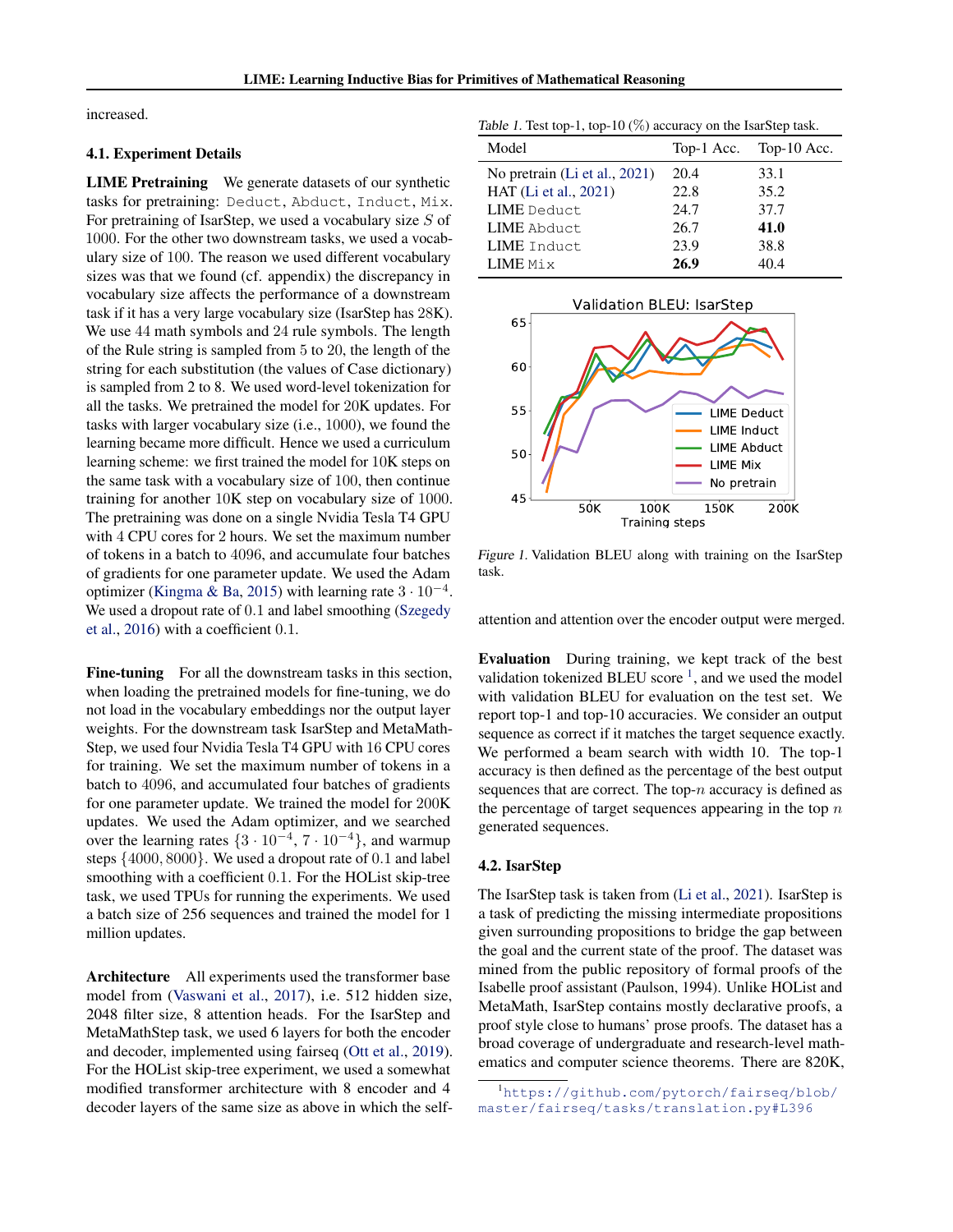<span id="page-5-0"></span>

|                                 |      | $\frac{1}{2}$ |                                                             |                     |
|---------------------------------|------|---------------|-------------------------------------------------------------|---------------------|
| Model                           |      |               | Equation completion Hard type inference Missing assumptions | Easy type inference |
| No pretrain (Rabe et al., 2021) | 46.3 | 95.0          | 41.8                                                        | 95.9                |
| LIME Deduct                     | 50.3 | 94.8          | 47.9                                                        | 97.0                |
| LIME Abduct                     | 48.4 | 94.8          | 46.1                                                        | 96.3                |
| LIME Induct                     | 44.8 | 94.9          | 42.6                                                        | 96.4                |
| LIME Mix                        | 51.7 | 95.6          | 46.1                                                        | 97.6                |

Table 2. Test top-8 Accuracy on Skip-Tree HOList (%).

Table 3. Test top-1, top-10  $(\%)$  accuracy on the MetaMathStep task.

| Model              | Top-1 Acc. | Top-10 Acc. |
|--------------------|------------|-------------|
| No pretrain        | 67.7       | 76.5        |
| <b>LIME</b> Deduct | 68.8       | 77.4        |
| LIME Abduct.       | 68.8       | 76.1        |
| <b>LIME</b> Induct | 69.9       | 78.0        |
| LIME Mix           | 69.1       | 77.9        |

5000, 5000 sequence pairs for the training, validation, and test sets with a maximum of 800 tokens in source sequences and 200 tokens in the target sequences. Following [\(Li et al.,](#page-9-0) [2021\)](#page-9-0), during training, we use 512 as the maximum length for both the source and target, and truncated those that exceed the length to 512. For reporting, we evaluate all 5000 test examples regardless of their lengths.

The results on the IsarStep task for four pretrained models and the baseline transformer model without pretraining is shown in Table [1.](#page-4-0) We also include another baseline, HAT transformer introduced in [\(Li et al.,](#page-9-0) [2021\)](#page-9-0), which is a specially designed hierarchical transformer architecture tailored to this task. We see the pretrained model achieved substantial improvement over the model trained from scratch as well as HAT. Notably, the model that was pretrained on Abduct improved the top-10 accuracy from 33.1% to 41.0%, for almost 8% absolute improvement. The model pretrained on Mix performed the best on top-1 accuracy, improving the baseline by 6.5% accuracy. We also showed the validation BLEU scores along training in Figure [1.](#page-4-0) We can see that the pretrained models learned much faster than the model trained from scratch. With around 50K steps of updates, the pretrained model already obtained better BLEU scores than the best score achieved by the un-pretrained model. Moreover, since the downstream task requires 200K steps of training with 4 GPUs, the amount of computation spent on pretraining is only 2.5% of the downstream task, strongly demonstrating the efficiency of the proposed pretraining method.

Table 4. Test top-1, top-10  $(\%)$  accuracy on the LeanStep unseen lemma prediction task.

| nna precienta ausni |  |  |  |  |
|---------------------|--|--|--|--|
| Top-10 Acc.         |  |  |  |  |
|                     |  |  |  |  |
|                     |  |  |  |  |
|                     |  |  |  |  |
|                     |  |  |  |  |
|                     |  |  |  |  |
|                     |  |  |  |  |

#### 4.3. HOList Skip-Tree

As the second mathematical reasoning benchmark, we consider the HOList skip-tree evaluation tasks by [Rabe et al.](#page-10-0) [\(2021\)](#page-10-0). These tasks include two variants of type inference, predicting under which assumptions theorems hold, and completing equalities. All source expressions for these tasks are taken from the validation set of the theorem database of the HOList proof logs [\(Bansal et al.\)](#page-8-0). The evaluations are done on a random sample of 1000 instances from the full evaluation sets. We initialized the model parameters with the pretrained weights and then repeated the experiments by [Rabe et al.](#page-10-0) [\(2021\)](#page-10-0). That is, we trained the models for up to 1M parameter updates on the training set with batch size 256 and repeat the evaluation every 100K steps. In Table 2 we present the best result from these 10 evaluation runs. We see a significant improvement in these reasoning tasks when the models are initialized with the pretrained weights. Notably, on equation completion and missing assumptions task, we improved the beam search (with width 8) exact match rate performance from 46.3% to 51.7% and 41.8% to 47.9%. Note that this is despite the amount of pretraining compute cost being negligible: it takes less than 1 percent of the cost of the downstream task training. Pretraining used 1/20 number of the update steps (50K vs 1M) with 8 (and 4) times smaller batches (pretraining has much shorter sequence lengths, 128 vs. 1024 and 512, respectively).

#### 4.4. MetaMathStep

Compared to other ITPs, MetaMath is a low-level proving system: each proof step makes only a small step towards the goal. As such, each proof contains many more proof steps than in other ITPs: with 37, 000 theorems in the human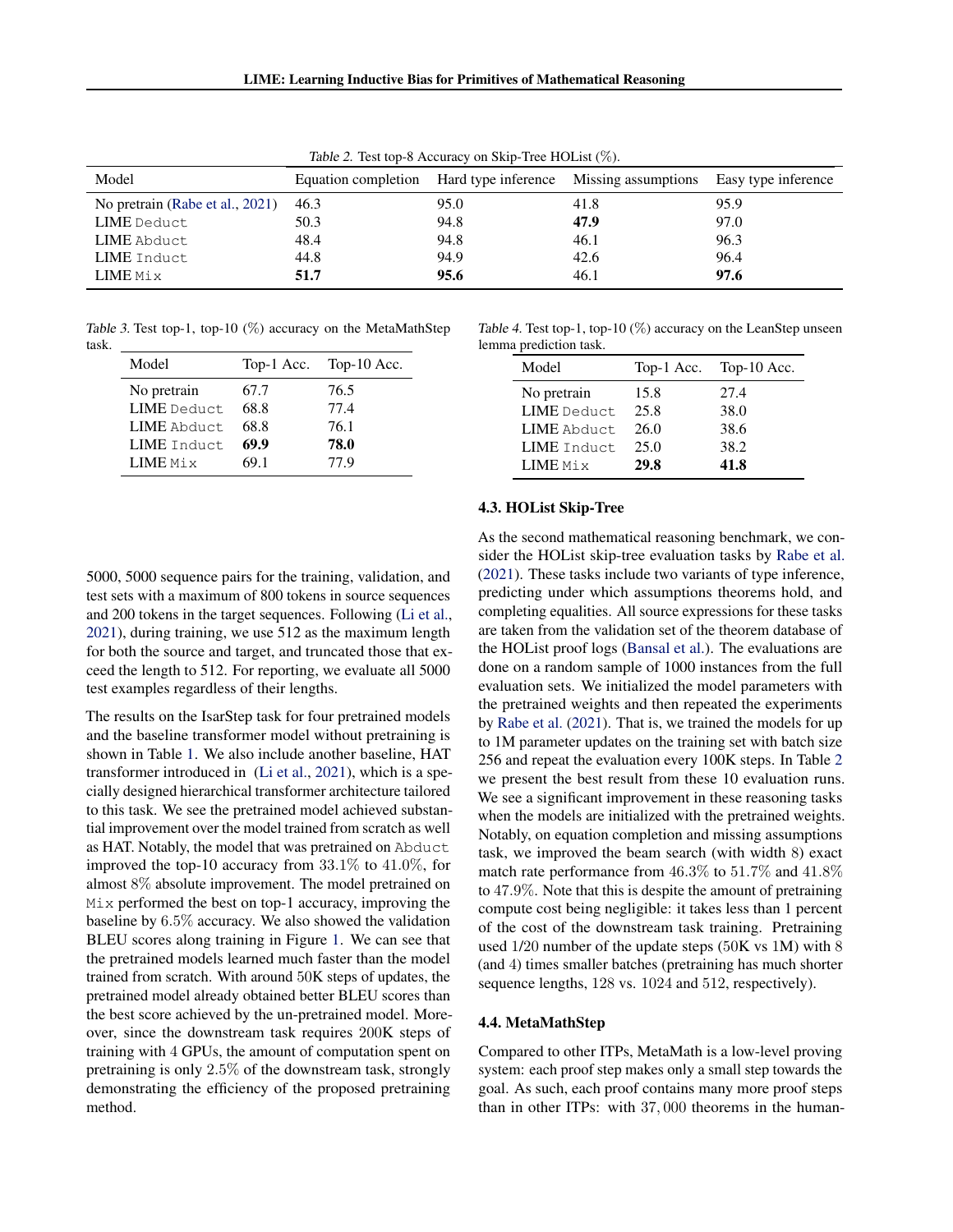written theorem library, there are around 3 million proof steps. We extract the proof steps and use them to construct a sequence-to-sequence task following [Polu & Sutskever](#page-10-0) [\(2020\)](#page-10-0) (their proof step training objective).

In this task, the model is asked to generate PROOFSTEPS given a GOAL, namely, the GOAL string is the source input, and PROOFSTEPS is the target output. We follow [\(Polu](#page-10-0) [& Sutskever,](#page-10-0) [2020\)](#page-10-0) and use their string representation for the GOAL and the PROOFSTEPS. Instead of using subword tokenization in [Polu & Sutskever](#page-10-0) [\(2020\)](#page-10-0), we use a character-level representation for our task. Following [Polu](#page-10-0) [& Sutskever](#page-10-0) [\(2020\)](#page-10-0), we split theorems into train/valid/test theorems of size 35K, 1K, 1K, and associate all proof steps of a theorem with that split. For each dataset, we filter examples with lengths longer than 1024. This reduced the total number of proof steps to 1.4 million. For validation and test set, we randomly sample 3000 examples out of 40K (after filtering) and perform validation and test evaluations on them. In Table [3](#page-5-0) we present the impact of LIME on MetaMathStep. We also observe gains from LIME on this dataset, with the model trained on Induct task achieving 2.2% top-1 and 1.5% top-10 test accuracy improvement. Similarly, as for the IsarStep task, the computation spent on pretraining is only 2.5% of the downstream task.

#### 4.5. LeanStep: Unseen Next Lemma Prediction Task

Lastly, we look at a mathematical benchmark based on Lean 3 theorem prover. Lean has an extremely active community and is host to some of the most sophisticated formalized mathematics in the world, including scheme theory [\(Buzzard et al.,](#page-8-0) [2019\)](#page-8-0), forcing [\(Han & van Doorn,](#page-8-0) [2020\)](#page-8-0), perfectoid spaces [\(Buzzard et al.,](#page-8-0) [2020\)](#page-8-0), and condensed mathematics [\(Scholze,](#page-10-0) [2020\)](#page-10-0). We extracted a similar style of dataset as MetaMathStep from Lean, that is, we predict the next lemma to apply given the current goal state (or commonly known as the tactic state in Lean). Unlike Meta-MathStep, we focus on predicting lemmas that have not been seen during training time. Namely, in this task, we evaluate the model's capability of conjecturing a novel lemma string given a goal. Specifically, we extracted 498, 624 number of goal, next lemma pairs from Lean mathlib library [\(math](#page-9-0)[lib,](#page-9-0) [2020;](#page-9-0) [Han et al.,](#page-8-0) [2021\)](#page-8-0). We found there are 34, 867 lemmas that appeared only once in the entire dataset. We then randomly sampled 8k of lemmas from this set and used the corresponding goal lemma pairs for the validation and the tests (each  $4k$ ). As such, during validation and testing, the model needs to predict lemmas that have not been seen during training. We present the results on LIME and the baseline in Table [4.](#page-5-0) We observed a huge gain with LIME pretraining. Remarkably, LIME MIX doubled the top-1 accuracy compared to the baseline unpretrained model, improving the accuracy from 15.8% to 29.8%.

Table 5. Comparisons to other pretraining tasks on IsarStep task.

| Model                         |      | Top-1 Acc. Top-10 Acc |
|-------------------------------|------|-----------------------|
| No pretrain (Li et al., 2021) | 20.4 | 33.1                  |
| LIME Mix                      | 26.9 | 40.4                  |
| Pretrain on MetaMathStep      | 23.1 | 35.7                  |
| Pretrain on WMT En-De         | 17.2 | 30.3                  |

|  | Table 6. Pretraining on IsarStep for the MetaMathStep task. |  |
|--|-------------------------------------------------------------|--|
|  |                                                             |  |

| Model                | Top-1 Acc. | Top-10 Acc. |
|----------------------|------------|-------------|
| No pretrain          | 67.7       | 76.5        |
| <b>LIME</b> Mix      | 69.1       | 77.9        |
| Pretrain on IsarStep | 67.0       | 76.1        |

### 5. Ablation Studies

In this section, we perform ablation studies. Additional ablation studies can be found in Appendix [C.](#page-13-0)

### 5.1. Pretraining on Formal Reasoning and Natural Language Tasks

Here we investigate how LIME compares to pretraining on natural language or existing formal reasoning datasets. In this set of experiments, we pretrained three models on Mix, MetaMathStep, and on the WMT 2016 English-to-Germany (WMT En-De) translation task, and then we finetuned and evaluated these models on the IsarStep task. We pretrained the model on MetaMathStep and WMT EN-DE for 200K steps with 4 GPUs, which is 40 times more computation spent than on LIME. Due to the mismatch between vocabularies of the pretraining task and the downstream task, we do not load the vocabulary embeddings nor output layer weights. The results in Table 5 show that pretraining on MetaMathStep did provide gains, though significantly smaller than gains provided by LIME Mix, despite their 40 times higher computational cost. Moreover, pre-training on WMT translation had even a negative effect on the performance. We also conducted an analogous experiment with an evaluation on the MetaMathStep. The result is shown in Table 6. In contrast to MetaMath helping IsarStep, we see that pretraining on IsarStep task did not help the downstream task MetaMathStep. We hypothesize that this could be due to MetaMathStep task is closer to the LIME tasks than IsarStep, and hence providing more gains than the opposite direction. We leave investigations to the future versions.

### 5.2. Do we need vocabulary embeddings for fine-tuning?

As mentioned earlier, we did not load in the vocabulary embeddings from the pretrained models when we switched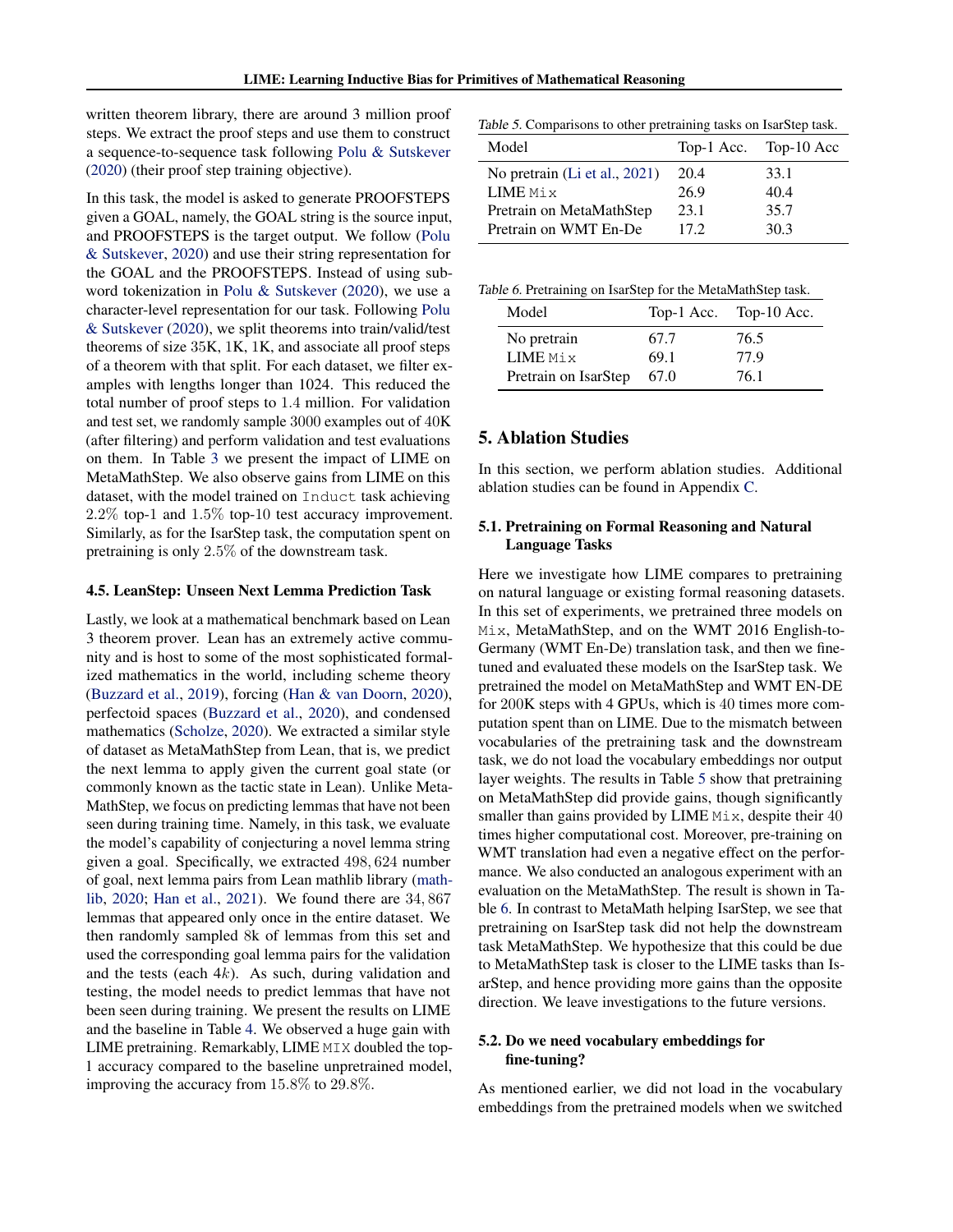| $\frac{1}{2}$                    |      |                       |
|----------------------------------|------|-----------------------|
| Model                            |      | Top-1 Acc. Top-10 Acc |
| No pretrain (Li et al., 2021)    | 20.4 | 33.1                  |
| LIME Mix                         | 26.9 | 40.4                  |
| LIME $Mix +$ Loading All Weights | 26.7 | 40.6                  |

Table 7. Whether one needs to load vocabulary embeddings and output layer weights on IsarStep tasks.

to fine-tuning on downstream tasks. Even without loading the vocab embeddings, the pretrained models still improved the performance. In this ablation study, we investigate how much this decision has affected the results and whether vocabulary embeddings can help improve the performance even further. We performed the comparisons on IsarStep. The task contains a token vocabulary of size 28336. We generated new synthetic tasks for the same vocabulary size, such that we can load the vocabulary embeddings and output layers when initializing the model for IsarStep. Table 7 shows that this led to similar performance. This aligns with our expectation that the model should not learn content specific knowledge that is potentially stored in the vocabulary. These weights turn out to be non-essential for the final performance, supporting the evidence that the transformer learns inductive biases from the pretraining task.

#### 5.3. Does LIME help LSTMs?

In this section, we investigate if LIME also helps other architectures than transformers. In particular, we applied LIME to two LSTM based architectures: 1. vanilla LSTM, 2. LSTM with attention mechanism. The vanilla LSTM is a stacking LSTM with 4 layers, each with 1000 cells, and 1000-dimensional embeddings. The LSTM with attention architecture is taken from [\(Luong et al.,](#page-9-0) [2015\)](#page-9-0), also with 4 layers, 1000 cells and 1000-dimensional embeddings. We evaluate on the IsarStep task, and compared a model trained from scratch and a model pre-trained on LIME abduct task. We used the same training protocol as described in [4.1.](#page-4-0) The results are shown in Table 8, along with the results on transformer. We observe that LIME improved LSTM as well as LSTM with attention, but the improvements were small compared to transformer. Specifically, if we compare Top-1 accuracy, we can see that LIME improved LSTM from 5.5% to 6.9%, LSTM with attention from 12.3% to 13.4%, and transformer from 20.4% to 26.7%. This observation is aligned with our hypothesis that the transformer is a malleable architecture and hence it is capable of learning architectural inductive biases from datasets. This is mainly attributed to the potential of learning dynamic attention graphs in self-attention layers. We note that this still warrants further investigation as the performance of these architectures are not at the same level, and that may also lead to different improvements.

Table 8. Comparing LIME's benefits on LSTMs on the IsarStep Task

| Model                              |      | Top-1 Acc. Top-10 Acc. |
|------------------------------------|------|------------------------|
| <b>LSTM</b>                        | 5.5  | 11.3                   |
| $LSTM + LIME$ Abduct.              | 6.9  | 14.3                   |
| $LSTM + attention$                 | 12.3 | 22.7                   |
| $LSTM + attention + LIME$ $Abduct$ | 13.4 | 26.3                   |
| Transformer                        | 20.4 | 33.1                   |
| Transformer + LIME Abduct          | 26.7 | 41.0                   |

## 6. Does LIME encode Induction, deduction and abduction?

Although LIME has shown to achieve substantial improvements across various benchmarks, it is not entirely clear that the specific synthetic tasks necessarily enforce the reasoning ability of induction, deduction and abduction. We would like to note that deduction, induction, and abduction are high-level and philosophical concepts, and serve only as an inspiration for us to design the synthetic tasks. We do not expect the model will necessarily learn exactly these three capabilities. After all, we have chosen a particular implementation of "Case", "Rule" and "Result". Furthermore, we also design tasks mimic proof steps in formal theorem proving (see the rewrite task in Appendix [B.1\)](#page-12-0), which also achieved excellent results. Nevertheless, we believe LIME is a first step towards building reasoning inductive biases, and provides many inspirations and directions for future work.

## 7. Conclusion

In this work, we encoded inductive biases for mathematical reasoning in the form of datasets. We created three synthetic tasks inspired by three reasoning primitives of deduction, induction, and abduction. We demonstrated that pretraining on these tasks (LIME) significantly improved the performances across four mathematical reasoning benchmarks. Notably, LIME requires negligible computation compared to the downstream task, unlike being the dominating factor in previous pretraining methods. Our work naturally poses many future research questions. Could the primitive tasks provide similar gains for NLP tasks? Are there similar primitive tasks for natural language reasoning? We also look forward to disentangling the effects of pretraining between learning content knowledge and inductive bias for all downstream tasks to better understand pre-training.

#### Acknowledgments

YW is supported by a Vector Institute research grant. Li is supported by the ERC Advanced Grant ALEXANDRIA (Project 742178), funded by the European Research Council. YW and CS would like to thank Rif A. Saurous for discussions and proofreading.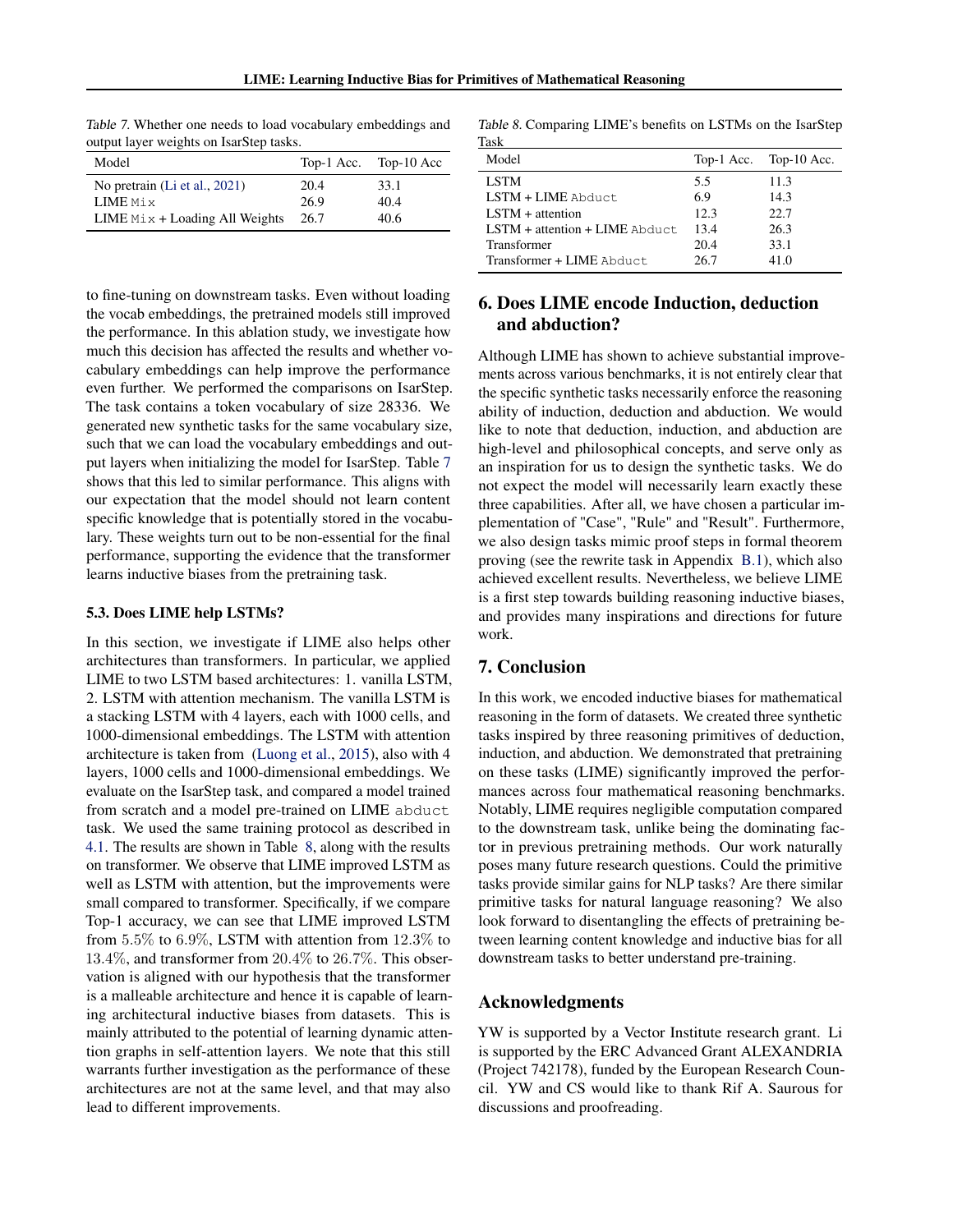### <span id="page-8-0"></span>References

- Bansal, K., Loos, S. M., Rabe, M. N., Szegedy, C., and Wilcox, S. HOList: An Environment for Machine Learning of Higher Order Logic Theorem Proving. In *36th International Conference on Machine Learning, ICML 2019, Long Beach, California, USA, June 9-15, 2019*. URL [http://proceedings.mlr.press/](http://proceedings.mlr.press/v97/bansal19a.html) [v97/bansal19a.html](http://proceedings.mlr.press/v97/bansal19a.html).
- Bansal, K., Szegedy, C., Rabe, M. N., Loos, S. M., and Toman, V. Learning to Reason in Large Theories without Imitation. *arXiv preprint arXiv:1905.10501*, 2019.
- Bellucci, F. and Pietarinen, A.-V. Charles Sanders Peirce: Logic. In *The Internet Encyclopedia of Philosophy*, 2015. URL <https://iep.utm.edu/peir-log/>.
- Brown, T. B., Mann, B., Ryder, N., Subbiah, M., Kaplan, J., Dhariwal, P., Neelakantan, A., Shyam, P., Sastry, G., Askell, A., Agarwal, S., Herbert-Voss, A., Krueger, G., Henighan, T., Child, R., Ramesh, A., Ziegler, D. M., Wu, J., Winter, C., Hesse, C., Chen, M., Sigler, E., Litwin, M., Gray, S., Chess, B., Clark, J., Berner, C., McCandlish, S., Radford, A., Sutskever, I., and Amodei, D. Language models are few-shot learners. *CoRR*, abs/2005.14165, 2020. URL [https://arxiv.org/](https://arxiv.org/abs/2005.14165) [abs/2005.14165](https://arxiv.org/abs/2005.14165).
- Buzzard, K., Hughes, C., Lau, K., Livingston, A., Mir, R. F., and Morrison, S. Schemes in lean. *arXiv preprint arXiv:2101.02602*, 2019.
- Buzzard, K., Commelin, J., and Massot, P. Formalising perfectoid spaces. In Blanchette, J. and Hritcu, C. (eds.), *Proceedings of the 9th ACM SIGPLAN International Conference on Certified Programs and Proofs, CPP 2020, New Orleans, LA, USA, January 20-21, 2020*, pp. 299–312. ACM, 2020. doi: 10. 1145/3372885.3373830. URL [https://doi.org/](https://doi.org/10.1145/3372885.3373830) [10.1145/3372885.3373830](https://doi.org/10.1145/3372885.3373830).
- Conneau, A. and Lample, G. Cross-lingual Language Model Pretraining. In *Advances in Neural Information Processing Systems, NeurIPS 2019, Vancouver, BC, Canada, December 8-14, 2019*, pp. 7057–7067, 2019. URL [http://papers.nips.cc/paper/](http://papers.nips.cc/paper/8928-cross-lingual-language-model-pretraining)
- Crouse, M., Abdelaziz, I., Cornelio, C., Thost, V., Wu, L., Forbus, K., and Fokoue, A. Improving Graph Neural Network Representations of Logical Formulae with Subgraph Pooling. *arXiv preprint arXiv:1911.06904*, 2019.
- de Moura, L. M., Kong, S., Avigad, J., van Doorn, F., and von Raumer, J. The lean theorem prover (system description). In Felty, A. P. and Middeldorp, A. (eds.),

*Automated Deduction - CADE-25 - 25th International Conference on Automated Deduction, Berlin, Germany, August 1-7, 2015, Proceedings*, volume 9195 of *Lecture Notes in Computer Science*, pp. 378–388. Springer, 2015. doi: 10.1007/978-3-319-21401-6\\_26. URL [https://](https://doi.org/10.1007/978-3-319-21401-6_26) [doi.org/10.1007/978-3-319-21401-6\\_26](https://doi.org/10.1007/978-3-319-21401-6_26).

- Devlin, J., Chang, M., Lee, K., and Toutanova, K. BERT: pre-training of deep bidirectional transformers for language understanding. In Burstein, J., Doran, C., and Solorio, T. (eds.), *Proceedings of the 2019 Conference of the North American Chapter of the Association for Computational Linguistics: Human Language Technologies, NAACL-HLT 2019, Minneapolis, MN, USA, June 2-7, 2019, Volume 1 (Long and Short Papers)*, pp. 4171–4186. Association for Computational Linguistics, 2019. doi: 10.18653/v1/n19-1423. URL [https://doi.org/](https://doi.org/10.18653/v1/n19-1423) [10.18653/v1/n19-1423](https://doi.org/10.18653/v1/n19-1423).
- Dong, L., Yang, N., Wang, W., Wei, F., Liu, X., Wang, Y., Gao, J., Zhou, M., and Hon, H. Unified Language Model Pre-training for Natural Language Understanding and Generation. In *Advances in Neural Information Processing Systems, NeurIPS 2019, Vancouver, BC, Canada, December 8-14, 2019*, pp. 13063–13075, 2019.
- Evans, R., Saxton, D., Amos, D., Kohli, P., and Grefenstette, E. Can Neural Networks Understand Logical Entailment? In *International Conference on Learning Representations*, 2018. URL [https://openreview.net/forum?](https://openreview.net/forum?id=SkZxCk-0Z) [id=SkZxCk-0Z](https://openreview.net/forum?id=SkZxCk-0Z).
- Gauthier, T., Kaliszyk, C., Urban, J., Kumar, R., and Norrish, M. TacticToe: Learning to Prove with Tactics. *Journal of Automated Reasoning*, pp. 1–30, 2020.
- Hahn, C., Schmitt, F., Kreber, J. U., Rabe, M. N., and Finkbeiner, B. Transformers Generalize to the Semantics of Logics. *arXiv preprint arXiv:2003.04218*, 2020.
- Han, J. M. Enhancing SAT solvers with glue variable predictions. *arXiv preprint arXiv:2007.02559*, 2020.
- 8928-cross-lingual-language-model-pretrainuang. 20-21, 2020, pp. 353-366. ACM, 2020. doi: 10. Han, J. M. and van Doorn, F. A formal proof of the independence of the continuum hypothesis. In Blanchette, J. and Hritcu, C. (eds.), *Proceedings of the 9th ACM SIG-PLAN International Conference on Certified Programs and Proofs, CPP 2020, New Orleans, LA, USA, Jan-*1145/3372885.3373826. URL [https://doi.org/](https://doi.org/10.1145/3372885.3373826) [10.1145/3372885.3373826](https://doi.org/10.1145/3372885.3373826).
	- Han, J. M., Rute, J., Wu, Y., Ayers, E. W., and Polu, S. Proof artifact co-training for theorem proving with language models. *The First Mathematical Reasoning in General Artificial Intelligence Workshop, ICLR 2021*, 2021. URL [https://mathai-iclr.github.](https://mathai-iclr.github.io/papers/papers/MATHAI_23_paper.pdf) [io/papers/papers/MATHAI\\_23\\_paper.pdf](https://mathai-iclr.github.io/papers/papers/MATHAI_23_paper.pdf).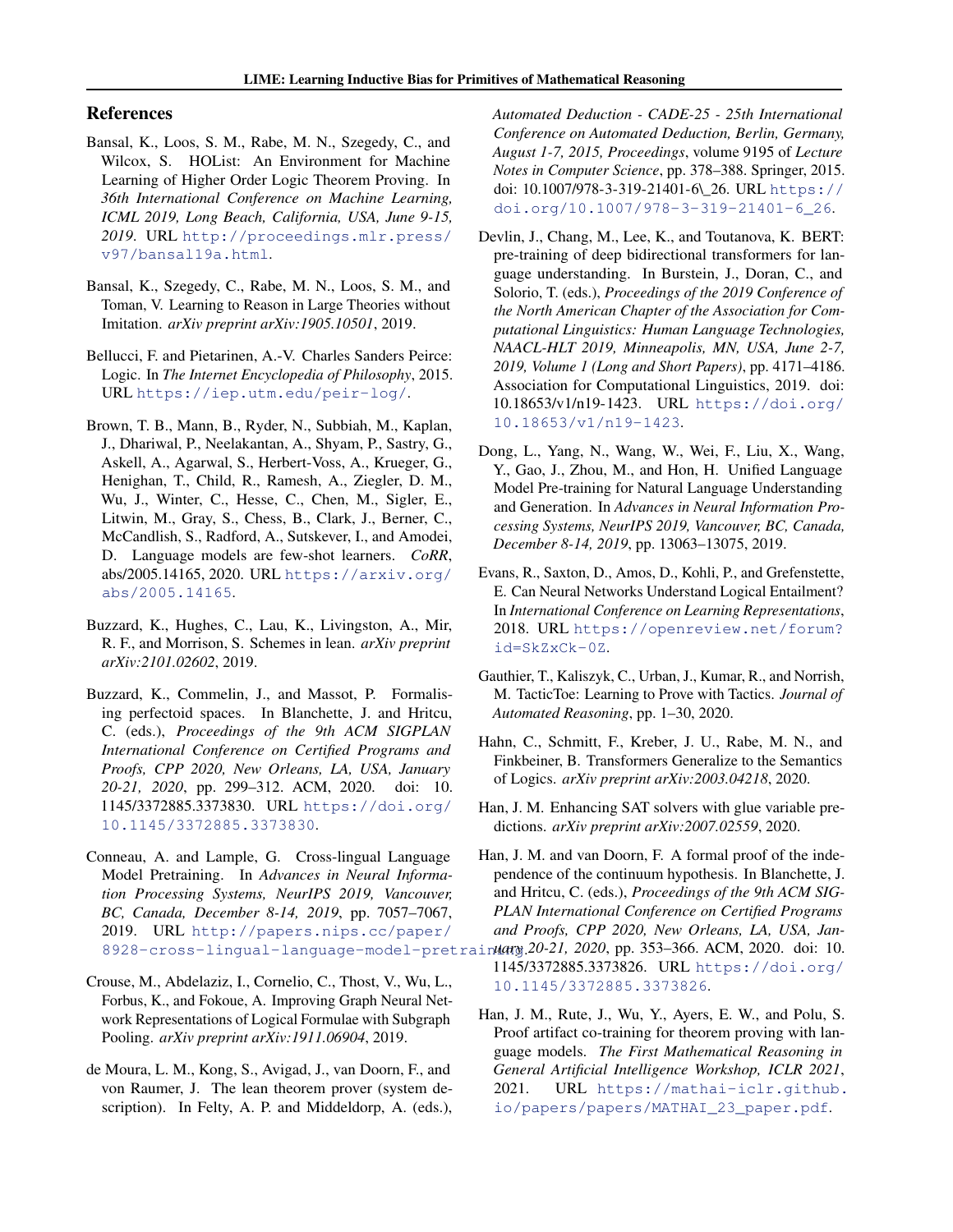- <span id="page-9-0"></span>Hellendoorn, V. J., Sutton, C., Singh, R., Maniatis, P., and Bieber, D. Global relational models of source code. In *8th International Conference on Learning Representations, ICLR 2020, Addis Ababa, Ethiopia, April 26-30, 2020*. OpenReview.net, 2020. URL [https://openreview.](https://openreview.net/forum?id=B1lnbRNtwr) [net/forum?id=B1lnbRNtwr](https://openreview.net/forum?id=B1lnbRNtwr).
- Hochreiter, S. and Schmidhuber, J. Long Short-Term Memory. *Neural computation*, 9(8):1735–1780, 1997.
- Huang, D., Dhariwal, P., Song, D., and Sutskever, I. GamePad: A learning environment for theorem proving. In *7th International Conference on Learning Representations, ICLR 2019, New Orleans, LA, USA, May 6-9, 2019*. OpenReview.net, 2019. URL [https://openreview.](https://openreview.net/forum?id=r1xwKoR9Y7) [net/forum?id=r1xwKoR9Y7](https://openreview.net/forum?id=r1xwKoR9Y7).
- Joshi, M., Chen, D., Liu, Y., Weld, D. S., Zettlemoyer, L., and Levy, O. Spanbert: Improving pre-training by representing and predicting spans. *Transactions of the Association for Computational Linguistics*, 8:64– 77, 2020. doi: 10.1162/tacl\\_a\\_00300. URL [https:](https://doi.org/10.1162/tacl_a_00300) [//doi.org/10.1162/tacl\\_a\\_00300](https://doi.org/10.1162/tacl_a_00300).
- Kingma, D. P. and Ba, J. Adam: A method for stochastic optimization. In Bengio, Y. and LeCun, Y. (eds.), *3rd International Conference on Learning Representations, ICLR 2015, San Diego, CA, USA, May 7-9, 2015, Conference Track Proceedings*, 2015. URL [http:](http://arxiv.org/abs/1412.6980) [//arxiv.org/abs/1412.6980](http://arxiv.org/abs/1412.6980).
- Lample, G. and Charton, F. Deep learning for symbolic mathematics. In *8th International Conference on Learning Representations, ICLR 2020, Addis Ababa, Ethiopia, April 26-30, 2020*. OpenReview.net, 2020. URL [https:](https://openreview.net/forum?id=Ske31kBtPr) [//openreview.net/forum?id=Ske31kBtPr](https://openreview.net/forum?id=Ske31kBtPr).
- LeCun, Y., Haffner, P., Bottou, L., and Bengio, Y. Object recognition with gradient-based learning. In *Shape, Contour and Grouping in Computer Vision*, pp. 319, Berlin, Heidelberg, 1999. Springer-Verlag. ISBN 3540667229.
- Lederman, G., Rabe, M., Seshia, S., and Lee, E. A. Learning heuristics for quantified boolean formulas through reinforcement learning. In *International Conference on Learning Representations*, 2020.
- Li, W., Yu, L., Wu, Y., and Paulson, L. C. Isarstep: a benchmark for high-level mathematical reasoning. In *International Conference on Learning Representations*, 2021. URL [https://openreview.net/forum?](https://openreview.net/forum?id=Pzj6fzU6wkj) [id=Pzj6fzU6wkj](https://openreview.net/forum?id=Pzj6fzU6wkj).
- Liu, Y., Ott, M., Goyal, N., Du, J., Joshi, M., Chen, D., Levy, O., Lewis, M., Zettlemoyer, L., and Stoyanov, V. Roberta: A robustly optimized BERT pretraining approach. *CoRR*, abs/1907.11692, 2019. URL [http://arxiv.org/](http://arxiv.org/abs/1907.11692) [abs/1907.11692](http://arxiv.org/abs/1907.11692).
- Luong, T., Pham, H., and Manning, C. D. Effective approaches to attention-based neural machine translation. In Màrquez, L., Callison-Burch, C., Su, J., Pighin, D., and Marton, Y. (eds.), *Proceedings of the 2015 Conference on Empirical Methods in Natural Language Processing, EMNLP 2015, Lisbon, Portugal, September 17-21, 2015*, pp. 1412–1421. The Association for Computational Linguistics, 2015. doi: 10.18653/v1/d15-1166. URL <https://doi.org/10.18653/v1/d15-1166>.
- mathlib. The lean mathematical library. In Blanchette, J. and Hritcu, C. (eds.), *Proceedings of the 9th ACM SIG-PLAN International Conference on Certified Programs and Proofs, CPP 2020, New Orleans, LA, USA, January 20-21, 2020*, pp. 367–381. ACM, 2020. doi: 10. 1145/3372885.3373824. URL [https://doi.org/](https://doi.org/10.1145/3372885.3373824) [10.1145/3372885.3373824](https://doi.org/10.1145/3372885.3373824).
- McCoy, R. T., Grant, E., Smolensky, P., Griffiths, T., and Linzen, T. Universal linguistic inductive biases via metalearning. *Proceedings of CogSci*, abs/2006.16324, 2020.
- Ott, M., Edunov, S., Baevski, A., Fan, A., Gross, S., Ng, N., Grangier, D., and Auli, M. fairseq: A fast, extensible toolkit for sequence modeling. In Ammar, W., Louis, A., and Mostafazadeh, N. (eds.), *Proceedings of the 2019 Conference of the North American Chapter of the Association for Computational Linguistics: Human Language Technologies, NAACL-HLT 2019, Minneapolis, MN, USA, June 2-7, 2019, Demonstrations*, pp. 48–53. Association for Computational Linguistics, 2019. doi: 10.18653/v1/n19-4009. URL <https://doi.org/10.18653/v1/n19-4009>.
- Paliwal, A., Loos, S. M., Rabe, M. N., Bansal, K., and Szegedy, C. Graph representations for higher-order logic and theorem proving. In *The Thirty-Fourth AAAI Conference on Artificial Intelligence, AAAI 2020, The Thirty-Second Innovative Applications of Artificial Intelligence Conference, IAAI 2020, The Tenth AAAI Symposium on Educational Advances in Artificial Intelligence, EAAI 2020, New York, NY, USA, February 7-12, 2020*, pp. 2967– 2974. AAAI Press, 2020. URL [https://aaai.org/](https://aaai.org/ojs/index.php/AAAI/article/view/5689) [ojs/index.php/AAAI/article/view/5689](https://aaai.org/ojs/index.php/AAAI/article/view/5689).
- Papadimitriou, I. and Jurafsky, D. Learning Music Helps You Read: Using transfer to study linguistic structure in language models. In *Proceedings of the 2020 Conference on Empirical Methods in Natural Language Processing (EMNLP)*, pp. 6829–6839, Online, November 2020. Association for Computational Linguistics. URL [https://www.aclweb.org/](https://www.aclweb.org/anthology/2020.emnlp-main.554) [anthology/2020.emnlp-main.554](https://www.aclweb.org/anthology/2020.emnlp-main.554).
- Peirce, C. S. *Reasoning and the logic of things: The Cambridge conferences lectures of 1898*. Harvard University Press, 1992.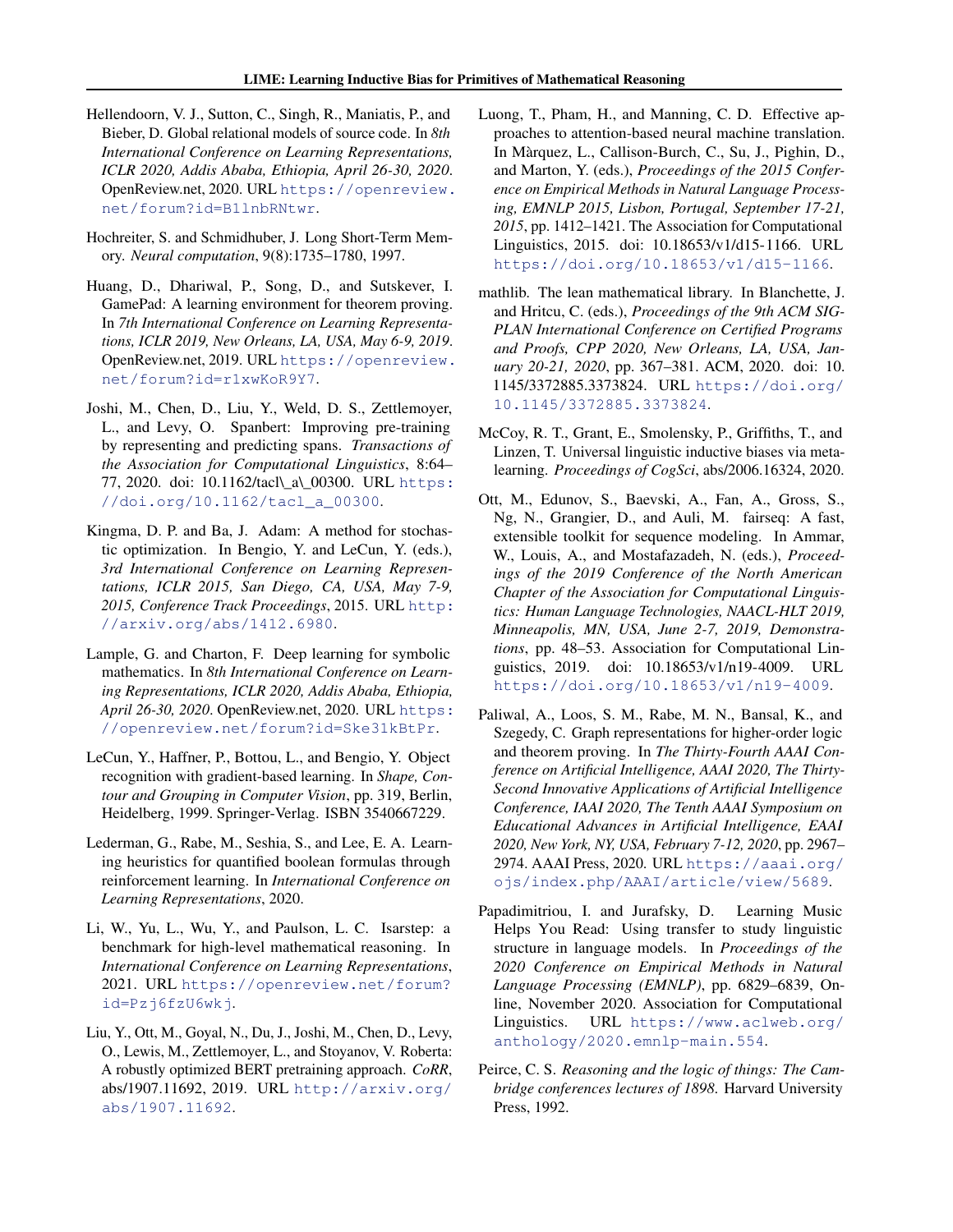- <span id="page-10-0"></span>Piotrowski, B. and Urban, J. Guiding Inferences in Connection Tableau by Recurrent Neural Networks. In Benzmüller, C. and Miller, B. (eds.), *Intelligent Computer Mathematics*, pp. 309–314, Cham, 2020. Springer International Publishing. ISBN 978-3-030-53518-6.
- Polu, S. and Sutskever, I. Generative Language Modeling for Automated Theorem Proving. *CoRR*, abs/2009.03393, 2020. URL [https://arxiv.org/abs/2009.](https://arxiv.org/abs/2009.03393) [03393](https://arxiv.org/abs/2009.03393).
- Rabe, M. N., Lee, D., Bansal, K., and Szegedy, C. Mathematical Reasoning via Self-supervised Skip-tree Training. In *International Conference on Learning Representations*, 2021. URL [https://openreview.net/forum?](https://openreview.net/forum?id=YmqAnY0CMEy) [id=YmqAnY0CMEy](https://openreview.net/forum?id=YmqAnY0CMEy).
- Radford, A., Wu, J., Child, R., Luan, D., Amodei, D., and Sutskever, I. Language models are unsupervised multitask learners. In *OpenAI Blog*, 2018. URL [https://d4mucfpksywv.cloudfront.](https://d4mucfpksywv.cloudfront.net/better-language-models/language_models_are_unsupervised_multitask_learners.pdf) [net/better-language-models/language\\_](https://d4mucfpksywv.cloudfront.net/better-language-models/language_models_are_unsupervised_multitask_learners.pdf) [models\\_are\\_unsupervised\\_multitask\\_](https://d4mucfpksywv.cloudfront.net/better-language-models/language_models_are_unsupervised_multitask_learners.pdf) [learners.pdf](https://d4mucfpksywv.cloudfront.net/better-language-models/language_models_are_unsupervised_multitask_learners.pdf).
- Raffel, C., Shazeer, N., Roberts, A., Lee, K., Narang, S., Matena, M., Zhou, Y., Li, W., and Liu, P. J. Exploring the Limits of Transfer Learning with a Unified Textto-Text Transformer. *J. Mach. Learn. Res.*, 21:140:1– 140:67, 2020. URL [http://jmlr.org/papers/](http://jmlr.org/papers/v21/20-074.html) [v21/20-074.html](http://jmlr.org/papers/v21/20-074.html).
- Saxton, D., Grefenstette, E., Hill, F., and Kohli, P. Analysing mathematical reasoning abilities of neural models. In *Proceedings of International Conference on Learning Representations (ICLR)*, 2019.
- Scarselli, F., Gori, M., Tsoi, A. C., Hagenbuchner, M., and Monfardini, G. The graph neural network model. *IEEE Transactions on Neural Networks*, 20(1):61–80, 2008.
- Schlag, I., Smolensky, P., Fernandez, R., Jojic, N., Schmidhuber, J., and Gao, J. Enhancing the transformer with explicit relational encoding for math problem solving. *CoRR*, abs/1910.06611, 2019. URL [http://arxiv.](http://arxiv.org/abs/1910.06611) [org/abs/1910.06611](http://arxiv.org/abs/1910.06611).
- Scholze, P. Liquid tensor experiment. [https:](https://xenaproject.wordpress.com/2020/12/05/liquid-tensor-experiment/) [//xenaproject.wordpress.com/2020/](https://xenaproject.wordpress.com/2020/12/05/liquid-tensor-experiment/) [12/05/liquid-tensor-experiment/](https://xenaproject.wordpress.com/2020/12/05/liquid-tensor-experiment/), 2020. Formalization available at [https://github.com/](https://github.com/leanprover-community/lean-liquid) [leanprover-community/lean-liquid](https://github.com/leanprover-community/lean-liquid).
- Selsam, D. and Bjørner, N. Guiding High-Performance SAT solvers with Unsat-Core Predictions. In *International Conference on Theory and Applications of Satisfiability Testing*, pp. 336–353. Springer, 2019.
- Selsam, D., Lamm, M., Bünz, B., Liang, P., de Moura, L., and Dill, D. L. Learning a SAT solver from single-bit supervision. In *7th International Conference on Learning Representations, ICLR 2019, New Orleans, LA, USA, May 6-9, 2019*. OpenReview.net, 2019. URL [https:](https://openreview.net/forum?id=HJMC_iA5tm) [//openreview.net/forum?id=HJMC\\_iA5tm](https://openreview.net/forum?id=HJMC_iA5tm).
- Song, K., Tan, X., Qin, T., Lu, J., and Liu, T. MASS: masked sequence to sequence pre-training for language generation. In *36th International Conference on Machine Learning, ICML 2019, Long Beach, California, USA, June 9-15, 2019*, 2019. URL [http://proceedings.](http://proceedings.mlr.press/v97/song19d.html) [mlr.press/v97/song19d.html](http://proceedings.mlr.press/v97/song19d.html).
- Szegedy, C., Vanhoucke, V., Ioffe, S., Shlens, J., and Wojna, Z. Rethinking the inception architecture for computer vision. In *Proceedings of the IEEE conference on computer vision and pattern recognition*, pp. 2818–2826, 2016.
- Urban, J. and Jakubův, J. First Neural Conjecturing Datasets and Experiments. In Benzmüller, C. and Miller, B. (eds.), *Intelligent Computer Mathematics*, pp. 315–323, Cham, 2020. Springer International Publishing. ISBN 978-3- 030-53518-6.
- Vaezipoor, P., Lederman, G., Wu, Y., Maddison, C. J., Grosse, R. B., Lee, E. A., Seshia, S. A., and Bacchus, F. Learning Branching Heuristics for Propositional Model Counting. In *AAAI 2021*, 2021.
- Vaswani, A., Shazeer, N., Parmar, N., Uszkoreit, J., Jones, L., Gomez, A. N., Kaiser, L., and Polosukhin, I. Attention is All you Need. In *Proceedings of Advances in Neural Information Processing Systems (NeurIPS)*, 2017.
- Wang, M., Tang, Y., Wang, J., and Deng, J. Premise selection for theorem proving by deep graph embedding. In *Advances in Neural Information Processing Systems*, pp. 2786–2796, 2017.
- Wang, Q., Brown, C., Kaliszyk, C., and Urban, J. Exploration of neural machine translation in autoformalization of mathematics in mizar. *Proceedings of ACM SIG-PLAN International Conference on Certified Programs and Proofs*, 2020.
- Warstadt, A. and Bowman, S. R. Can neural networks acquire a structural bias from raw linguistic data? *Proceedings of CogSci*, 2020.
- Wu, Y., Jiang, A., Ba, J., and Grosse, R. INT: An Inequality Benchmark for Evaluating Generalization in Theorem Proving. In *International Conference on Learning Representations*, 2021. URL [https://openreview.](https://openreview.net/forum?id=O6LPudowNQm) [net/forum?id=O6LPudowNQm](https://openreview.net/forum?id=O6LPudowNQm).
- Xu, K., Li, J., Zhang, M., Du, S. S., Kawarabayashi, K.-i., and Jegelka, S. What can neural networks reason about? In *ICLR 2020*, 2020.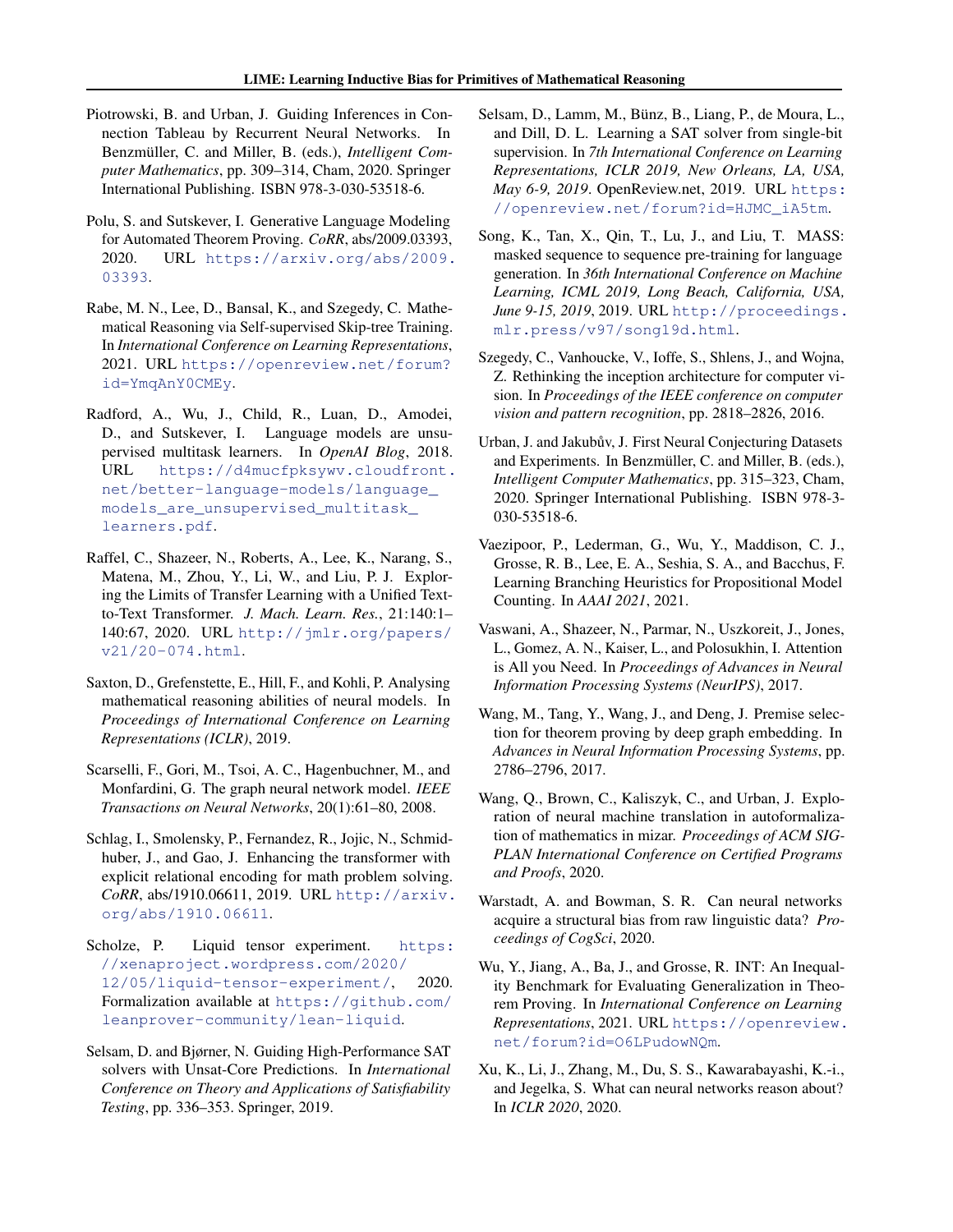- <span id="page-11-0"></span>Yang, K. and Deng, J. Learning to Prove Theorems via Interacting with Proof Assistants. In *Proceedings of International Conference on Machine Learning (ICML)*, 2019.
- Yang, Z., Dai, Z., Yang, Y., Carbonell, J., Salakhutdinov, R. R., and Le, Q. V. Xlnet: Generalized autoregressive pretraining for language understanding. In *Advances in Neural Information Processing Systems, NeurIPS 2019, Vancouver, BC, Canada, December 8-14, 2019*, 2019.
- Zhang, J., Zhao, Y., Saleh, M., and Liu, P. J. PEGASUS: pre-training with extracted gap-sentences for abstractive summarization. In *37th International Conference on Machine Learning, ICML 2020, Vienna, Austria, 2020*, volume 119. PMLR, 2020.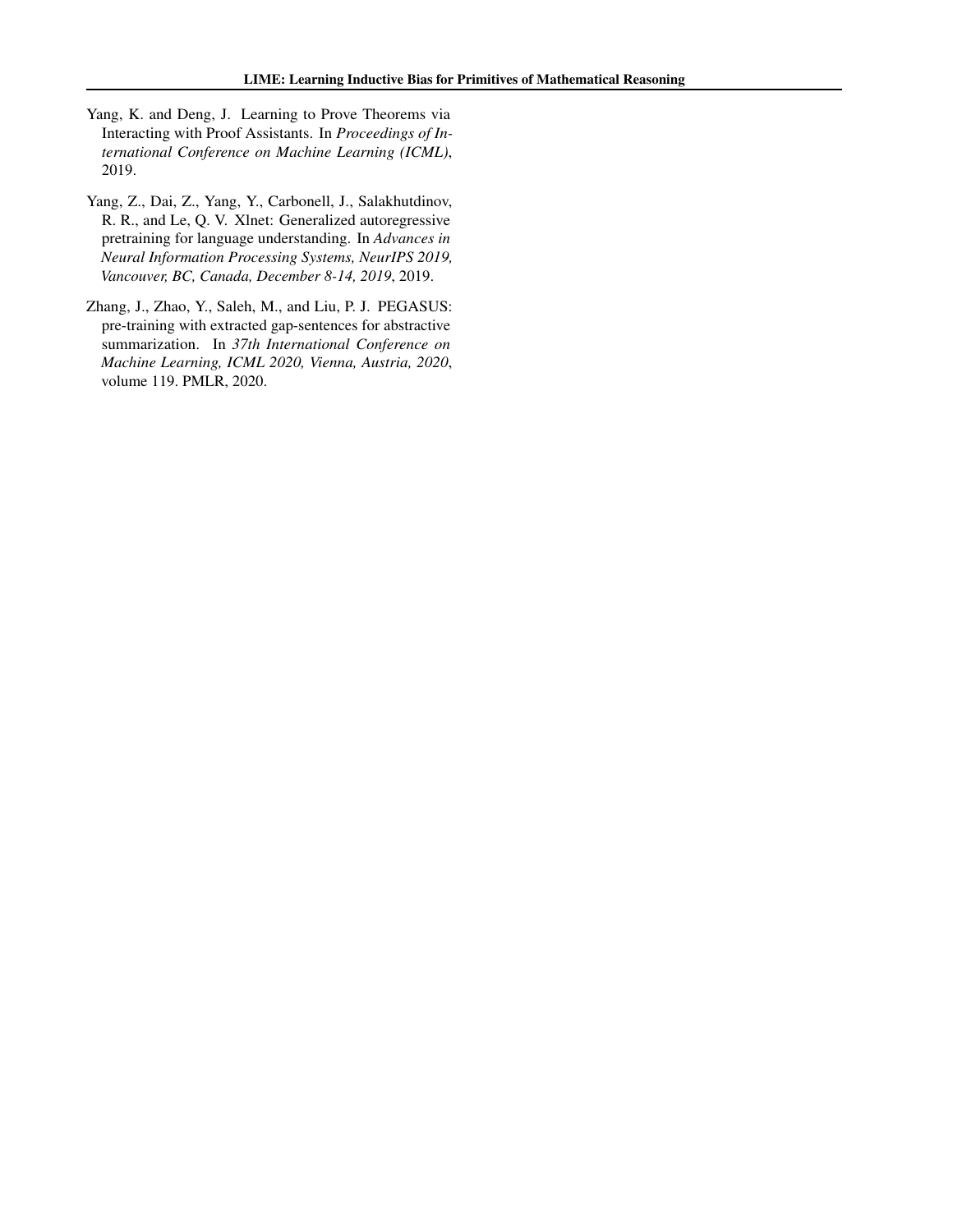## <span id="page-12-0"></span>A. Synthetic Task Generation Pseudocode

|     | Algorithm 1                                                                                                                                                                               |                                                                          |
|-----|-------------------------------------------------------------------------------------------------------------------------------------------------------------------------------------------|--------------------------------------------------------------------------|
|     | 1: function GENERATE_TUPLE(Vocabulary size $S$ )                                                                                                                                          |                                                                          |
| 2:  | Vocabulary $V \leftarrow \{1, 2, \ldots, S\}.$                                                                                                                                            | $\triangleright$ Use an integer representation of symbols.               |
| 3:  | Math symbol set $M \leftarrow$ SAMPLE(V, n=44, replacement=False).                                                                                                                        | $\triangleright$ Sample 44 distinct symbols.                             |
| 4:  | Rule symbol set $\mathcal{R} \leftarrow$ SAMPLE( $\mathcal{V} \setminus \mathcal{M}$ , n=20, replacement=False).                                                                          | $\triangleright$ Sample 20 distinct symbols.                             |
| 5:  | Rule $R \leftarrow$ SAMPLE( $M \cup R$ , n=RANDOM(5,20), replacement=False).<br>and $20$ .                                                                                                | $\triangleright$ Sample a sequence of symbols of length between 5        |
| 6:  | Case dictionary $C \leftarrow \{\}.$                                                                                                                                                      |                                                                          |
| 7:  | for s in $R$ do                                                                                                                                                                           |                                                                          |
| 8:  | Case dictionary $C[s] \leftarrow$ SAMPLE(M, n=RANDOM(2,8), replacement=True). $\triangleright$ Sample a sequence of symbols for each rule<br>symbol, of length of length between 2 and 8. |                                                                          |
| 9:  | end for                                                                                                                                                                                   |                                                                          |
| 10: | Result $R' \leftarrow$ Rule R.                                                                                                                                                            | $\triangleright$ Set result string $R'$ to be the same as rule string R. |
| 11: | for $s$ in $R$ do                                                                                                                                                                         |                                                                          |
| 12: | SUBSTITUTE( $R'$ , s, $C[s]$ ). $\triangleright$ Substitute every rule symbol s in result string $R'$ with previously randomly sampled string $C[s]$ .                                    |                                                                          |
| 13: | end for                                                                                                                                                                                   |                                                                          |
| 14: | <b>return</b> Math symbol set M, Rule symbol set R, Rule R, Case C, Result R'.<br>15: end function                                                                                        |                                                                          |
|     |                                                                                                                                                                                           |                                                                          |

## B. Other synthetic tasks

In this section, we give descriptions of other variants of the synthetic tasks we considered than the ones introduced in the main paper.

### B.1. **Rewrite** and **Rewrite\_multistep**

We propose a rewrite task, inspired by the rewrite tactic used in interactive theorem provers. The Rewrite task requires the model to rewrite a string according to a rule transformation. One example of the task is:

Source:  $a + b - c \leq s > A + B = B + A$ 

Target:  $b + a - c$ 

" $A + B = B + A$ " is the rule transformation, which is applied to the LHS string " $a + b - c$ ". The model needs to predict the RHS string as the result of the rule application, i.e.,  $b + a - c$ . Besides rule symbols and math symbols, we also require the third set of symbols, named as "string symbols". For the ease of our discussion, we we will think of math symbols as the union of those operators used in mathematics (e.g., "+ – \* = ()&"), rule symbols as upper case letters (e.g., A, B, C ...), and string symbols as lower case letters (e.g.,  $a, b, c \ldots$ ). We first sample a random string as the LHS string, consisting of math symbols and string symbols (e.g.,  $a + b - c$ ). We sample a sub-string of the LHS string, and replace the string symbols in the sub-string with rule symbols. For example, we sample and obtain the substring  $a + b$  from  $a + b - c$ , and we replace  $a, b$  with rule symbols A, B. This then forms the LHS of the rule transformation,  $A + B$ , with the substitution dictionary  $\{A : a, B : b\}$ . We then sample the RHS of the rule transformation from the union of rule symbols A and B, and all math symbols, e.g.,  $B + A$ . This gives the rule transformation  $A + B = B + A$ . We substitute the value of the substitution dictionary for each rule symbol in the RHS rule, and then substitute back to the original LHS string to obtain  $b + a - c$ . The task example is constructed by using the LHS string and the rule transformation as the source input, and use the result of the rule transformation as the target.

We further introduce a multi-step version of the rewrite task: Rewrite\_multistep. In this task, the source may contain more than one rewrite rule, and the target is the result of applying all the rewrite rules in a sequence. This task is motivated from the need to perform multi-step planning in mathematical reasoning tasks. During pre-training, for each training example, we uniformly sample the number of rewrite steps from 1 to 5.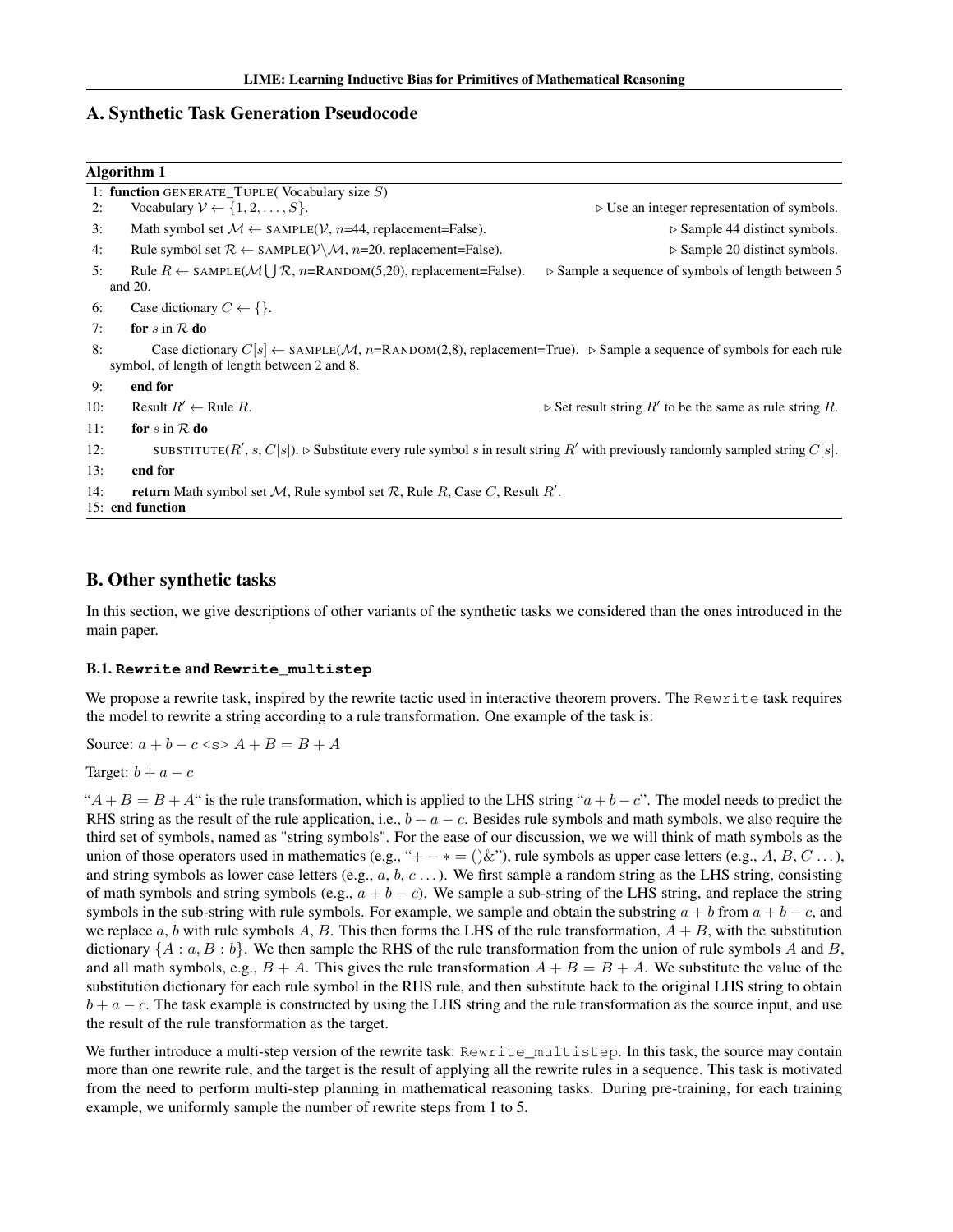| Model                         | Top-1 Acc. | Top-10 Acc. |
|-------------------------------|------------|-------------|
| No pretrain (Li et al., 2021) | 20.4       | 33.1        |
| HAT (Li et al., 2021)         | 22.8       | 35.2        |
| LIME Deduct.                  | 24.7       | 37.7        |
| <b>LIME</b> Abduct            | 26.7       | 41.0        |
| LIME Induct.                  | 23.9       | 38.8        |
| LIME Mix                      | 26.9       | 40.4        |
| LIME Rewrite                  | 26.0       | 38.6        |
| LIME Rewrite multistep        | 28.6       | 43.9        |
| LIME Induct_v2                | 25.6       | 39.8        |
| LIME Induct v3                | 25.0       | 38.8        |
| LIME Induct rewrite           | 25.8       | 39.5        |
|                               |            |             |

<span id="page-13-0"></span>Table 9. Test top-1, top-10 (%) accuracy on the IsarStep task.

| Table 10. Vocabulary sizes' effects on the IsarStep task. |  |
|-----------------------------------------------------------|--|
|-----------------------------------------------------------|--|

| Model                             |      | Top-1 Acc. Top-10 Acc. |
|-----------------------------------|------|------------------------|
| No pretrain                       | 20.4 | 33.1                   |
| <b>LIME</b> on Rewrite, $S = 100$ | 24.1 | 37.5                   |
| LIME on Rewrite, $S = 512$        | 25.4 | 38.8                   |
| LIME on Rewrite, $S = 1000$       | 26.0 | 38.6                   |
| LIME on Rewrite, $S = 5000$       | 25.8 | 38.5                   |
| LIME on Rewrite, $S = 25000$      | 27.4 | 40.9                   |

### B.2. Other variants of **Induct** Task

We introduce three other variants of the Induct task.

- 1. Induct $_v$ 2: We move the Case dictionary from the source input to the target output. This makes the task significantly harder, which requires the agent to synthesize a rule and a possible explanation (Case) to explain the Result.
- 2. Induct\_v3: Instead of providing the Case dictionary, we provide two Result strings, coming from the same Rule. Namely, we sample two Case dictionaries, and applying each to the Rule string to obtain two Result strings. Both Result strings are used as source, and the target is the Rule string.
- 3. Induct rewrite: We also create a "induction" version of the Rewrite task. In this task, the source is the LHS string concatenated with the RHS string, that is the result of the rewrite. The target is the rewrite rule that is used to do the rewrite.

### B.3. A full comparison of all synthetic tasks

In this section we present a full comparison for all synthetic tasks. We followed the training protocol in [4.1](#page-4-0) and evaluate the method on IsarStep. The results are reported in Table 9. We can see that the Rewrite\_multistep achieved the best performance across all synthetic tasks, surpassing the baseline by 8.2% for Top-1 accuracy and 10.8% for Top-10 accuracy. This indicates the inductive bias for long horizon reasoning encoded in Rewrite\_multistep is very useful for the reasoning task.

## C. More Ablation Studies

### C.1. Does the vocabulary size matter?

In this section, we investigate whether the vocabulary size  $S$  in the synthetic task generation algorithm has an effect on the performance. We used the REWRITE task for the experiment in this section. We generated datasets of various vocabulary sizes,  $100, 512, 1000, 5000, 25000$ . We used the same curriculum learning for pre-training as described in [4.1](#page-4-0) on larger vocabulary sizes: first training on the Rewrite task of vocabulary size 100 for 10K steps, then training on each individual